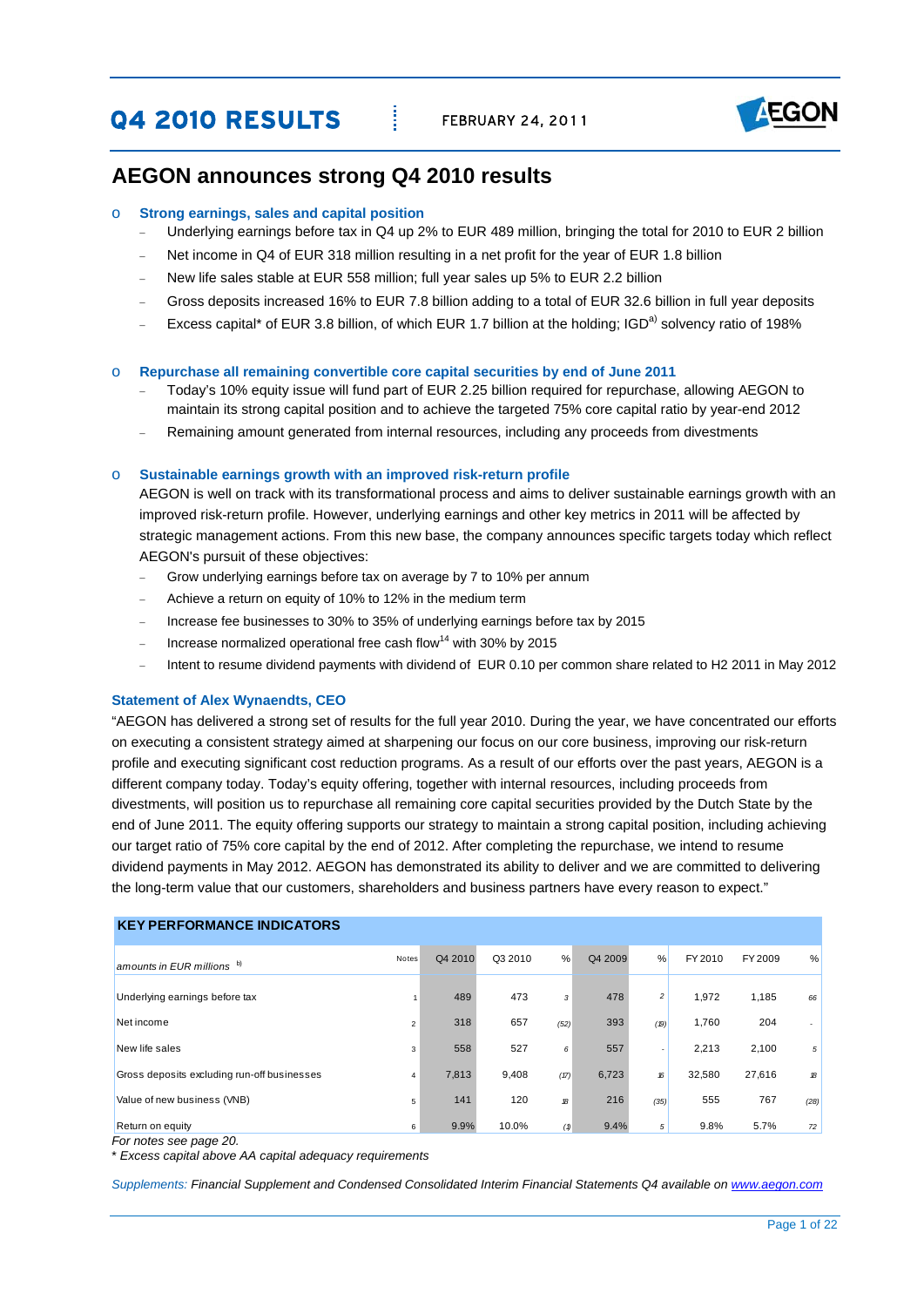

# STRATEGIC HIGHLIGHTS

 $\overline{a}$ 

- o **AEGON announces targets to deliver sustainable earnings growth with improved risk-return profile**
- o **Sharpened focus on core activities and capturing efficiencies in US**
- o **Integration of Asian businesses under leadership of new CEO AEGON Asia**

# **Pursuing sustainable earnings growth** with an improved risk-return profile

AEGON will pursue sustainable earnings growth, underpinned by an improved risk-return profile and a strong capital position, with the objective of sustainable cash flows and dividends. AEGON has announced specific targets which reflect the company's pursuit of these objectives.

Underlying earnings before tax in 2011 are expected to be negatively impacted by strategic management actions; the wind-down of small bank BOLI and COLI and the potential divestment of Transamerica Reinsurance. In addition, pension legislation changes in Hungary and Poland are expected to negatively impact underlying earnings.

# **AEGON's ambition**

AEGON's ambition is to become a leader in all its chosen markets by 2015. This means becoming the most recommended life and pensions provider among customers, the preferred partner among distributors and the employer of choice among both current and prospective employees.

Achieving this ambition is based on three strategic priorities: to reallocate capital to areas that offer strong growth prospects and higher returns, to increase returns from the company's existing businesses and to optimize ONE AEGON by increasing efficiency and making better use of the company's global resources.

# **Reallocate capital**

AEGON has taken steps to sharpen its focus on the company's three core businesses: life insurance, pensions and asset management. The company also intends to achieve a greater geographical balance by reallocating capital to the growth markets of Central & Eastern Europe, Asia and Latin America. As part of this approach, AEGON has assessed its businesses to ensure they meet the company's requirements in terms of earnings growth, cash flow generation, return

# **AEGON's AMBITION**

To be a leader in all our chosen markets by 2015

# **AEGON'S STRATEGIC PRIORITIES**

- o Reallocate capital
- o Increase returns
- o Optimize ONE AEGON

…resulting in sustainable, profitable growth.

on capital and customer life cycle needs. As a result, AEGON is currently reviewing its strategic options for its life reinsurance business, Transamerica Reinsurance.

As announced in December 2010, AEGON decided to discontinue new sales of executive non-qualified benefit plans and related small bank Bank-Owned and Corporate-Owned Life Insurance (BOLI/COLI) business in the United States. In 2010, underlying earnings before tax from BOLI/COLI amounted to EUR 49 million. As of the first quarter of 2011, earnings from the BOLI/COLI business will no longer be reported in underlying earnings but in the run-off category.

In Spain, AEGON has signed an agreement to expand its life insurance and pension partnership with Banca Cívica. The agreement includes the acquisition of a 50% stake in the life insurance business of Caja de Burgos and a strengthening of AEGON's existing partnership with Caja Navarra. Caja de Burgos, Caja Navarra and two other savings banks, Caja Canarias and CajaSol, joined together in 2010 to form Banca Cívica. The agreement will give AEGON the exclusive right to distribute its life insurance and pension products through Caja de Burgos's network of 148 branches. Caja de Burgos is the leading savings bank in Spain's northern province of Burgos, with a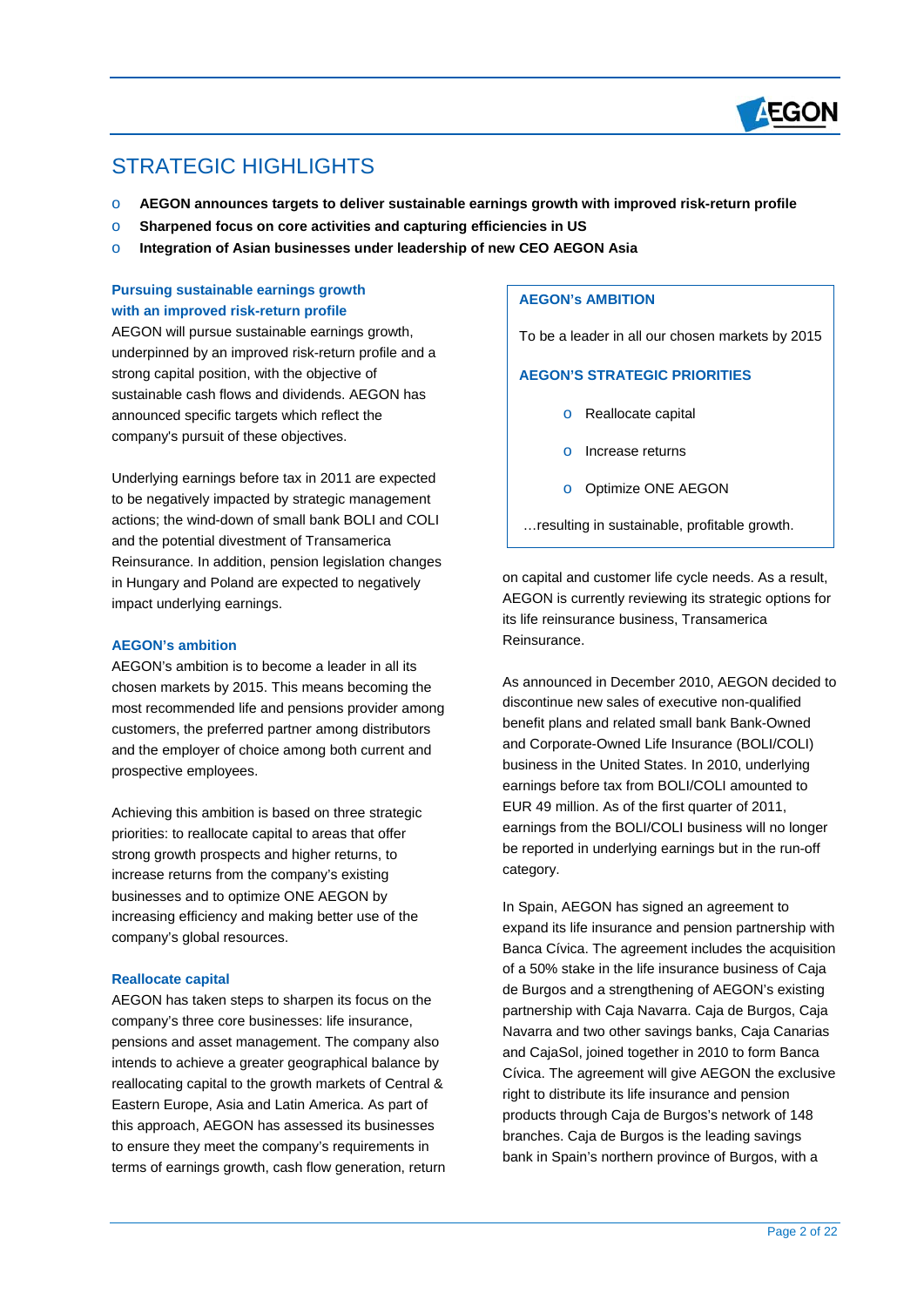

significant presence in the surrounding areas and more than 550,000 customers. The agreement is subject to various conditions and approvals, including authorization by the European Commission.

## *Improve risk profile*

 $\overline{a}$ 

AEGON has recently further increased equity hedging on its back-book in the Netherlands by extending its current equity hedge program.

During the fourth quarter, AEGON further reduced its already limited exposure to peripheral European sovereign bonds, based on fair value, from EUR 1.5 billion to EUR 1.1 billion at December 31, 2010.

#### **Increase returns**

continued customer loyalty. AEGON's aim is to increase returns in all of its businesses by increasing efficiency and delivering operational excellence. AEGON expects to achieve this by further reducing costs while investing in core competences and improving service levels to ensure

 operations currently based in Louisville, Kentucky with In the United States, AEGON will pursue further operational and cost efficiencies by consolidating its other existing US locations. Additional efficiencies are also being captured through the consolidation and outsourcing of certain back office activities currently carried out in Cedar Rapids, Iowa.

 directing more resources to the key growth In the United Kingdom, AEGON is taking significant steps to improve its return on capital. AEGON is on track to reduce costs by 25% in its UK life and pensions operations by the end of 2011, and is At-Retirement and Workplace Savings markets, where AEGON has leading positions. The restructuring program is progressing well and of the targeted reduction in operating expenses of GBP 80 to 85 million annually, already GBP 33 million has been enacted in 2010.

#### **Optimize ONE AEGON**

AEGON will implement a new organizational structure for its operations in Asia under the leadership of a newly-established CEO position for Asia. Whereas a number of AEGON's businesses in Asia previously had been managed from the US, under the new structure all Asian based insurance businesses will be managed as one regional division headquartered in Hong Kong. The aim is to leverage product and distribution expertise, capture efficiencies, and pursue organic growth of AEGON's franchise in Asia. The integration, which will be carried out during 2011, is in line with AEGON's strategy to achieve a greater geographical balance in favor of those regions and markets that offer higher growth and returns in the longer-term.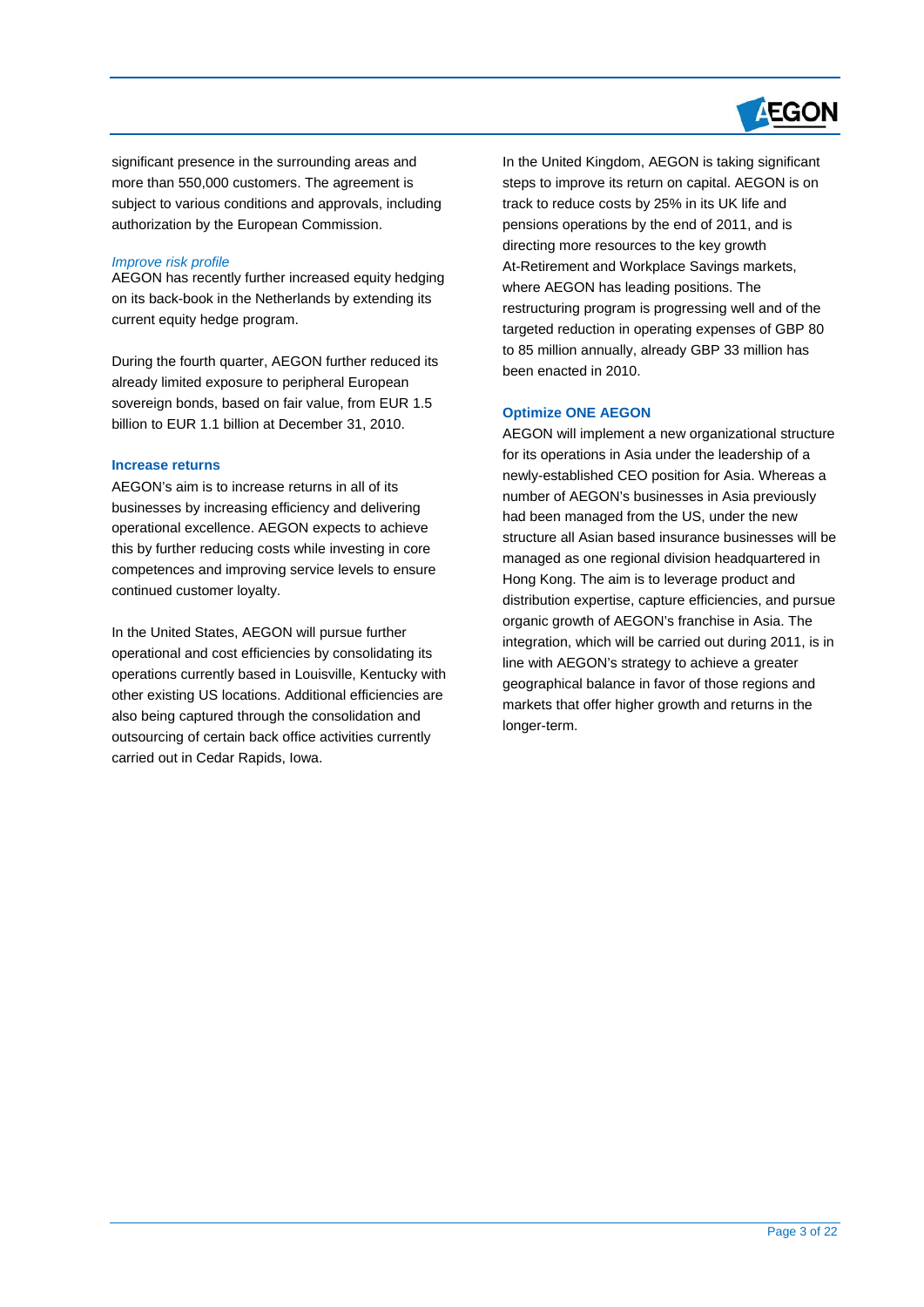

# **FINANCIAL OVERVIEW**

 $\overline{a}$ 

| <b>EUR</b> millions                                                     | Notes | Q4 2010  | Q3 2010 | %                        | Q4 2009      | %                        | FY 2010         | FY 2009       | %                              |
|-------------------------------------------------------------------------|-------|----------|---------|--------------------------|--------------|--------------------------|-----------------|---------------|--------------------------------|
|                                                                         |       |          |         |                          |              |                          |                 |               |                                |
| Underlying earnings before tax                                          |       |          |         |                          |              |                          |                 |               |                                |
| Americas                                                                |       | 406      | 376     | 8                        | 350          | 16                       | 1,598           | 817           | 96                             |
| The Netherlands                                                         |       | 87       | 97      | (D)                      | 95           | (8)                      | 385             | 398           | (3)                            |
| United Kingdom                                                          |       | (6)      | 28      | ٠                        | 33           | ٠                        | 72              | 52            | 38                             |
| New markets                                                             |       | 59       | 55      | $\overline{7}$           | 48           | 23                       | 200             | 170           | 18                             |
| Holding and other                                                       |       | (57)     | (83)    | 31                       | (48)         | (19)                     | (283)           | (252)         | (2)                            |
| Underlying earnings before tax                                          |       | 489      | 473     | 3                        | 478          | 2                        | 1,972           | 1,185         | 66                             |
| Fair value items                                                        |       | 30       | 204     | (85)                     | (164)        |                          | 221             | (544)         |                                |
| Realized gains / (losses) on investments                                |       | 255      | 129     | 98                       | 315          | (19)                     | 658             | 518           | 27                             |
| Impairment charges                                                      |       | (133)    | (92)    | (45)                     | (212)        | 37                       | (452)           | (1,277)       | 65                             |
| Other income / (charges)                                                |       | (258)    | (14)    | $\overline{a}$           | 5            |                          | (309)           | (323)         | $\pmb{4}$                      |
| Run-off businesses                                                      |       | (28)     | (28)    |                          | (47)         | 40                       | (165)           | (13)          | $\overline{\phantom{a}}$       |
| Income before tax                                                       |       | 355      | 672     | (47)                     | 375          | (5)                      | 1,925           | (454)         |                                |
| Income tax                                                              |       | (37)     | (15)    | (147)                    | 18           |                          | (165)           | 658           |                                |
| Net income                                                              |       | 318      | 657     | (52)                     | 393          | (19)                     | 1,760           | 204           |                                |
|                                                                         |       |          |         |                          |              |                          |                 |               |                                |
| Net income / (loss) attributable to:                                    |       |          |         |                          |              |                          |                 |               |                                |
| Equity holders of AEGON N.V.                                            |       | 318      | 657     | (52)                     | 393          | (19)                     | 1,759           | 204           |                                |
| Minority interest                                                       |       |          |         |                          |              |                          | $\mathbf{1}$    |               |                                |
|                                                                         |       |          |         |                          |              |                          |                 |               |                                |
| Net underlying earnings                                                 |       | 387      | 395     | (2)                      | 390          | (1)                      | 1,553           | 1,005         | 55                             |
| Commissions and expenses                                                |       | 1,659    | 1,525   | 9                        | 1,407        | 18                       | 6,145           | 6,046         | $\boldsymbol{2}$               |
| of which operating expenses                                             | 12    | 909      | 835     | 9                        | 841          | 8                        | 3,397           | 3,292         | 3                              |
|                                                                         |       |          |         |                          |              |                          |                 |               |                                |
| New life sales                                                          |       |          |         |                          |              |                          |                 |               |                                |
| Life single premiums                                                    |       | 2,003    | 1,656   | 21                       | 2,017        | (1)                      | 7,512           | 7,062         | 6                              |
| Life recurring premiums annualized                                      |       | 358      | 361     | (1)                      | 355          | $\pmb{\mathcal{I}}$      | 1,462           | 1,393         | $\sqrt{5}$                     |
| Total recurring plus 1/10 single                                        |       | 558      | 527     | 6                        | 557          | $\overline{\phantom{a}}$ | 2,213           | 2,100         | 5                              |
|                                                                         |       |          |         |                          |              |                          |                 |               |                                |
| New life sales                                                          |       |          |         |                          |              |                          |                 |               |                                |
| Americas                                                                | 13    | 146      | 171     | (15)                     | 143          | $\overline{\mathbf{c}}$  | 629             | 566           | $11$                           |
| The Netherlands                                                         |       | 113      | 32      | $\overline{a}$           | 93           | 22                       | 248             | 239           | $\overline{4}$                 |
| United Kingdom                                                          |       | 224      | 264     | (15)                     | 247          | (9)                      | 1,061           | 1,010         | 5                              |
| New markets                                                             | 13    | 75       | 60      | 25                       | 74           | 1                        | 275             | 285           | (4)                            |
| Total recurring plus 1/10 single                                        |       | 558      | 527     | 6                        | 557          |                          | 2,213           | 2,100         | 5                              |
|                                                                         |       |          |         |                          |              |                          |                 |               |                                |
| New premium production accident and health insurance                    |       | 180      | 146     | 23                       | 125          | 44                       | 622             | 561           | 11                             |
| New premium production general insurance                                |       | 15       | 14      | $\overline{7}$           | 21           | (29)                     | 58              | 56            | $\pmb{4}$                      |
|                                                                         |       |          |         |                          |              |                          |                 |               |                                |
| Gross deposits (on and off balance)<br>Americas                         |       | 5,757    | 4,706   |                          | 4,404        |                          | 21,020          | 19,188        |                                |
|                                                                         | 13    |          | 525     | 22                       |              | 31                       |                 |               | 10                             |
| The Netherlands                                                         |       | 490      | 16      | (7)                      | 1,107        | (56)                     | 2,382           | 3,434         | (31)                           |
| United Kingdom                                                          |       | 25       |         | 56                       | 35           | (29)                     | 96              | 177           | (46)                           |
| New markets                                                             | 13    | 1,541    | 4,161   | (63)                     | 1,177        | 31                       | 9,082<br>32,580 | 4,817         | 89                             |
| Total gross deposits excluding run-off businesses<br>Run-off businesses |       | 7,813    | 9,408   | (17)                     | 6,723<br>(4) | 16                       |                 | 27,616<br>930 | 18<br>$\overline{\phantom{a}}$ |
| <b>Total gross deposits</b>                                             |       | 7,813    | 9,408   | (17)                     | 6,719        | 16                       | 32,580          | 28,546        | 14                             |
|                                                                         |       |          |         |                          |              |                          |                 |               |                                |
| Net deposits (on and off balance)                                       |       |          |         |                          |              |                          |                 |               |                                |
| Americas                                                                | 13    | (578)    | 535     | ÷                        | 385          | $\overline{\phantom{a}}$ | 1,227           | 3,769         | (67)                           |
| The Netherlands                                                         |       | (260)    | (83)    | $\overline{\phantom{a}}$ | 496          | $\overline{\phantom{a}}$ | (221)           | 1,101         |                                |
| United Kingdom                                                          |       | 12       | 2       | $\overline{\phantom{a}}$ | 29           | (59)                     | 53              | 151           | (65)                           |
| New markets                                                             | 13    | 304      | 3,293   | (91)                     | 18           |                          | 3,905           | 286           |                                |
| Total net deposits excluding run-off businesses                         |       | (522)    | 3,747   |                          | 928          |                          | 4,964           | 5,307         | (6)                            |
| Run-off businesses                                                      |       | (1, 424) | (1,081) | (32)                     | (6, 513)     | 78                       | (6, 541)        | (14, 111)     | 54                             |
| <b>Total net deposits</b>                                               |       | (1,946)  | 2,666   |                          | (5, 585)     | 65                       | (1,577)         | (8,804)       | 82                             |
|                                                                         |       |          |         |                          |              |                          |                 |               |                                |

# **REVENUE-GENERATING INVESTMENTS**

|                                             | Dec. 31, | Sept. 30, |                |
|---------------------------------------------|----------|-----------|----------------|
|                                             | 2010     | 2010      | $\%$           |
| Revenue-generating investments (total)      | 413.191  | 404.894   | $\overline{2}$ |
| Investments general account                 | 143.188  | 145.625   | (2)            |
| Investments for account of policyholders    | 146.237  | 140.438   | $\overline{4}$ |
| Off balance sheet investments third parties | 123.766  | 118.831   | $\overline{4}$ |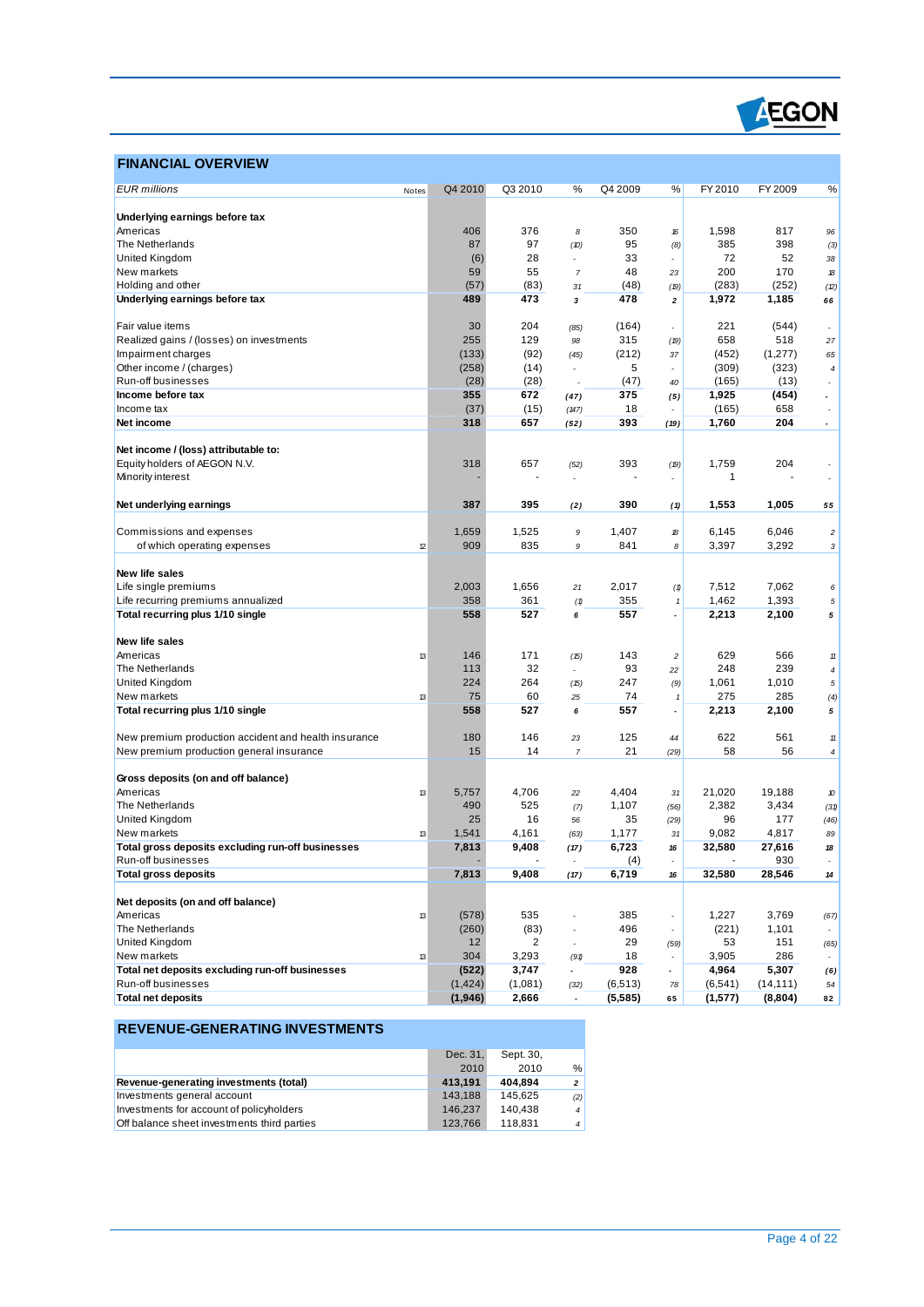

# OPERATIONAL HIGHLIGHTS

## **Underlying earnings before tax**

 $\overline{a}$ 

AEGON's underlying earnings before tax increased to EUR 489 million in the fourth quarter, a 2% improvement compared with the same quarter last year.

In the Americas, underlying earnings rose to EUR 406 million as higher fee income – related to growth in pension and variable annuity account balances – more than offset lower spread income. This was consistent with AEGON's strategy to increase earnings from fee businesses. Earnings from the Americas included a one-time EUR 28 million favorable employee benefits plan release. In the Netherlands, underlying earnings decreased to EUR 87 million as a result of lower investment income and lower results on mortality. In the United Kingdom, underlying earnings amounted to a loss of EUR 6 million, due to a EUR 30 million charge related to an ongoing program to correct historical issues within customer policy records. Underlying earnings from New Markets increased to EUR 59 million as a result of the inclusion of AEGON Asset Management. Higher funding costs and increased project related expenses resulted in EUR 57 million of costs in the fourth quarter of 2010 for the holding company.

#### **Net income**

Net income decreased to EUR 318 million. This was primarily the result of higher underlying earnings, a positive contribution from fair value items and lower impairments offset by lower realized gains and charges mainly related to restructuring in the United States.

## **Fair value items**

In the fourth quarter, results from fair value items amounted to EUR 30 million. In the Americas, most categories showed considerable improvements compared with the fourth quarter 2009, while in the Netherlands the improved results were driven by the fair value of guarantees net of related hedges and better private equity performance.

#### **Realized gains on investments**

Realized gains on investments increased to EUR 255 million, primarily as a result of an asset sale of multiple mineral estates located primarily in the Western United States (EUR 183 million). The remainder was realized mainly as a result of normal trading in AEGON's bond portfolios.

#### **Impairment charges**

Impairments amounted to EUR 133 million and were mostly linked to US residential mortgage-backed securities, US commercial mortgage loans and Irish banks.

#### **Other charges**

Other charges amounted to EUR 258 million and consisted of a number of items. In the United States, the wind-down of small bank BOLI and COLI business and the consolidation of the Louisville operations with other existing US locations as announced in December 2010 resulted in a charge of EUR 206 million.

Consolidation of AEGON's asset management operations led to a EUR 12 million restructuring charge.

A restructuring program is ongoing in the United Kingdom to achieve a 25% cost reduction by the end of 2011. This led to a charge of EUR 6 million in the fourth quarter of 2010.

In Hungary, unfavorable pension legislation changes resulted in a write-down of intangibles of EUR 18 million and a EUR 5 million restructuring charge related to the Hungarian pension operations. In addition, a bank tax in Hungary led to a charge of EUR 5 million.

# **Run-off businesses**

AEGON's run-off businesses in the Americas recorded a loss of EUR 28 million, an improvement over the comparable period last year primarily due to lower account balances and less amortization yield paid on internally transferred assets.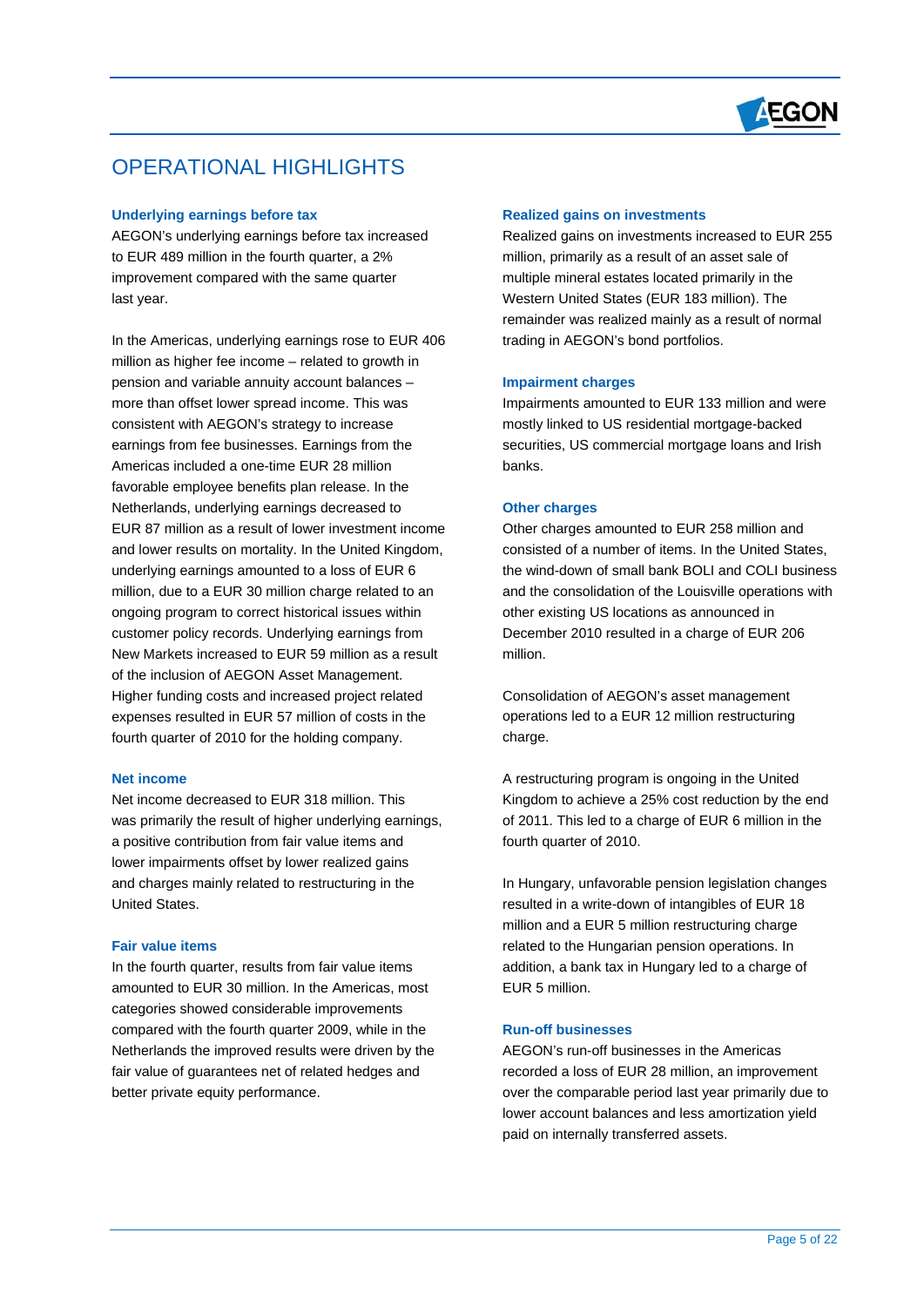

## **Income tax**

 $\overline{a}$ 

Tax charges for the quarter amounted to EUR 37 million. These charges included EUR 17 million in tax benefits related to cross-border intercompany reinsurance transactions and tax benefits of EUR 51 million resulting from the utilization of tax losses for which previously no deferred tax asset was recognized.

#### **Operating expenses**

Operating expenses increased 8% compared with the fourth quarter 2009 to EUR 909 million, mainly due to strengthening of the dollar and pound sterling against the euro. However, operating expenses declined 2% during 2010, excluding currency effects, restructuring and US employee benefit plan charges.

#### **New life sales**

New life sales for the fourth quarter amounted to EUR 558 million, which was the same level achieved during the comparable quarter last year. Higher sales in the Netherlands as a result of strong pensions sales and continued strong single premium production in Central & Eastern Europe were offset by declines in the Americas and the United Kingdom.

#### **Deposits**

Gross deposits, excluding run-off businesses, increased 16% to EUR 7.8 billion driven by US pensions, variable annuities and AEGON Asset Management.

As a result of outflows from fixed annuities and stable value solutions in the US and the Dutch savings business, total outflows for the fourth quarter 2010 amounted to EUR 0.5 billion. For the full year, however, AEGON recorded EUR 5 billion in net deposits driven by strong asset management and US pension sales.

#### **Value of new business**

Compared with the fourth quarter 2009, the value of new business declined considerably to EUR 141 million, mainly as a result of the strategic shift from spread to fee business. In the Americas, the value of new business declined as a result of lower sales of fixed annuities and life reinsurance products and lower margins. In the United Kingdom, the main

reason was a decrease in immediate annuity sales and margins. In the Netherlands the positive effect of higher pension sales was more than offset by lower margins for life insurance.

#### **Revenue-generating investments**

Revenue-generating investments increased 2% compared with the end of the third quarter 2010 to EUR 413 billion, primarily as a result of higher equity markets.

#### **Capital management**

At the end of the fourth quarter, AEGON's core capital position amounted to EUR 17.8 billion, excluding revaluation reserves. This was equivalent to  $75\%$ <sup>7</sup> of the company's total capital base. Repurchase of the Convertible Core Capital Securities issued to the Dutch State will decrease this capital base ratio. However, AEGON aims to bring the proportion of core capital up to at least 75% of total capital by the end of 2012.

The revaluation reserves at December 31, 2010 declined compared with the end of the third quarter to EUR 1 billion, as an increase in risk-free interest rates had a negative impact on the value of fixed income securities. Shareholders' equity declined to EUR 17.2 billion, as the earnings contribution and positive currency effects were more than offset by lower revaluation reserves.

During the fourth quarter, excess capital rose to EUR 3.8 billion. Excess capital in the holding increased to EUR 1.7 billion as a result of dividend payments received from the operating units, while the units were able to increase their excess capital position to EUR 2.1 billion as a result of capital generated in the operations of EUR 1 billion partly offset by new business strain of EUR 0.4 billion. Excess capital was negatively impacted by a lower than expected charge in the Netherlands for longevity of EUR 225 million.

AEGON has agreed with its regulator, the Dutch Central Bank (DNB), that in the current environment it will maintain a capital buffer at the holding of 1.5 times its annual holding expenses. Currently, these holding expenses amount to EUR 0.6 billion on a normalized annual basis, which in effect means a buffer of EUR 0.9 billion for the holding.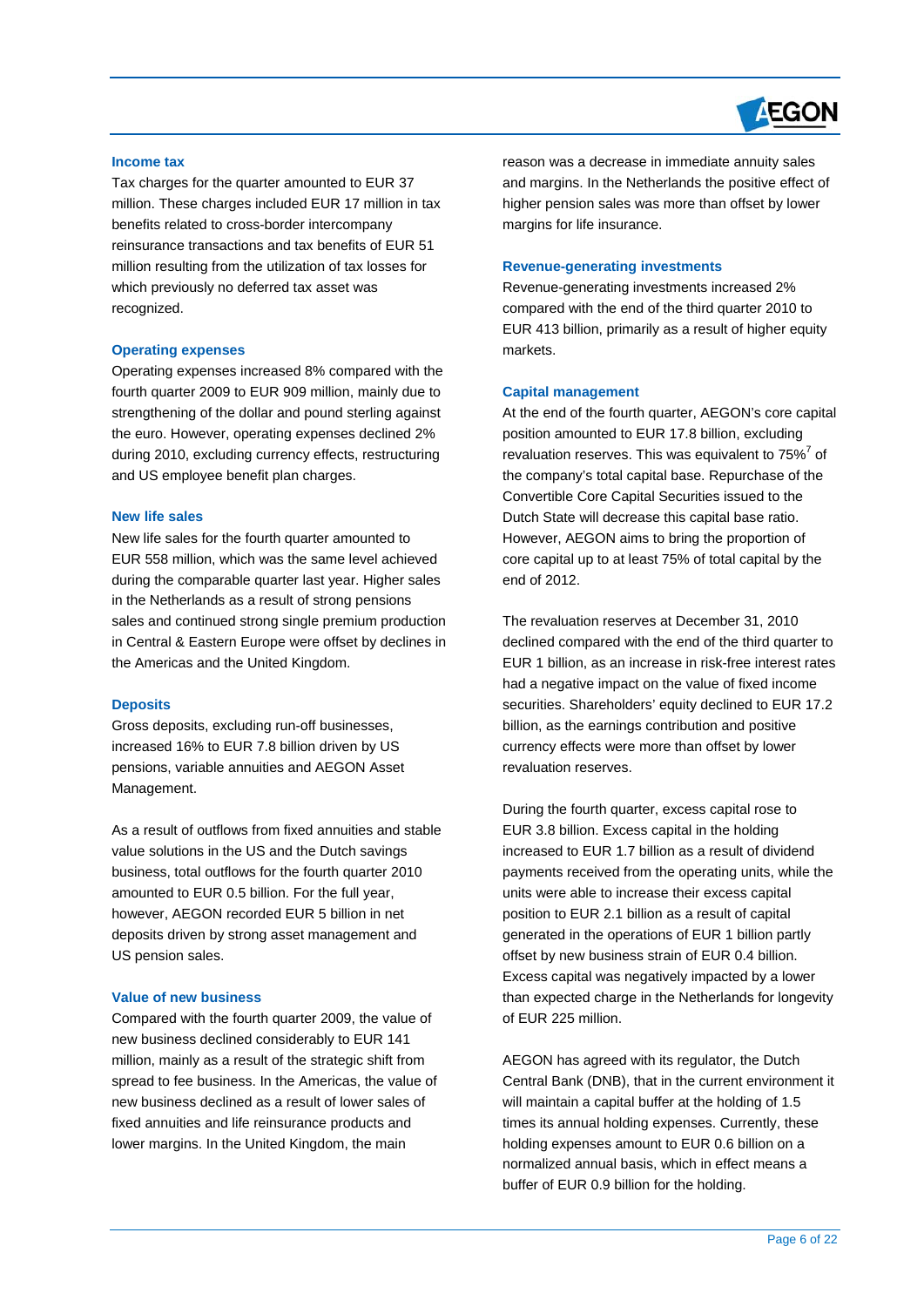

At December 31, 2010, AEGON's Insurance Group Directive (IGD) ratio amounted to 198%. Higher regulatory solvency in the United States and the United Kingdom was offset by the Netherlands as result of a charge for longevity.

# **Dividend policy**

 $\overline{a}$ 

 allow equity investors to share in the performance of AEGON aims to pay out a sustainable dividend to the company, which can grow over time if performance of the company so allows. After investments in new business to generate organic growth, capital generation in AEGON's operating subsidiaries is available for distribution to the holding company, while maintaining a capital and liquidity position in the operating subsidiaries in line with AEGON's capital management and liquidity risk policies.

AEGON uses cash flows from the operating subsidiaries to pay for holding expenses, including funding costs. The remaining cash flow is available to execute AEGON's strategy and to fund dividends on its shares, subject to maintaining the holding company targeted excess capital. Depending on circumstances, future prospects and other considerations, AEGON may deviate from this target. AEGON will also take capital position, financial flexibility, leverage ratios and strategic considerations into account when declaring or proposing dividends on its common shares.

Under normal circumstances, AEGON would expect to declare an interim dividend when announcing its second quarter results and to propose a final dividend at the Annual General Meeting of Shareholders for approval. Dividends would normally be paid in cash or stock at the election of the shareholder. The relative value of cash and stock dividends may vary. Stock dividends paid may, subject to capital management and other considerations, be repurchased in order to limit dilution.

AEGON intends to resume dividend payments on its common shares after the full repurchase of the core capital securities issued to the Dutch State, which AEGON expects to occur before the end of June 2011. Absent unforeseen circumstances, AEGON intends to propose a final EUR 0.10 dividend per common share at the annual General Meeting of Shareholders in 2012 covering the second half of 2011.

When determining whether to declare or propose a dividend, AEGON has to balance prudence versus offering an attractive return to shareholders, for example in adverse economic and/or financial market conditions. Also, AEGON's operating subsidiaries are subject to (local) insurance regulations which could restrict dividends to be paid to the holding company. There is no requirement or assurance that AEGON will declare and pay any dividends.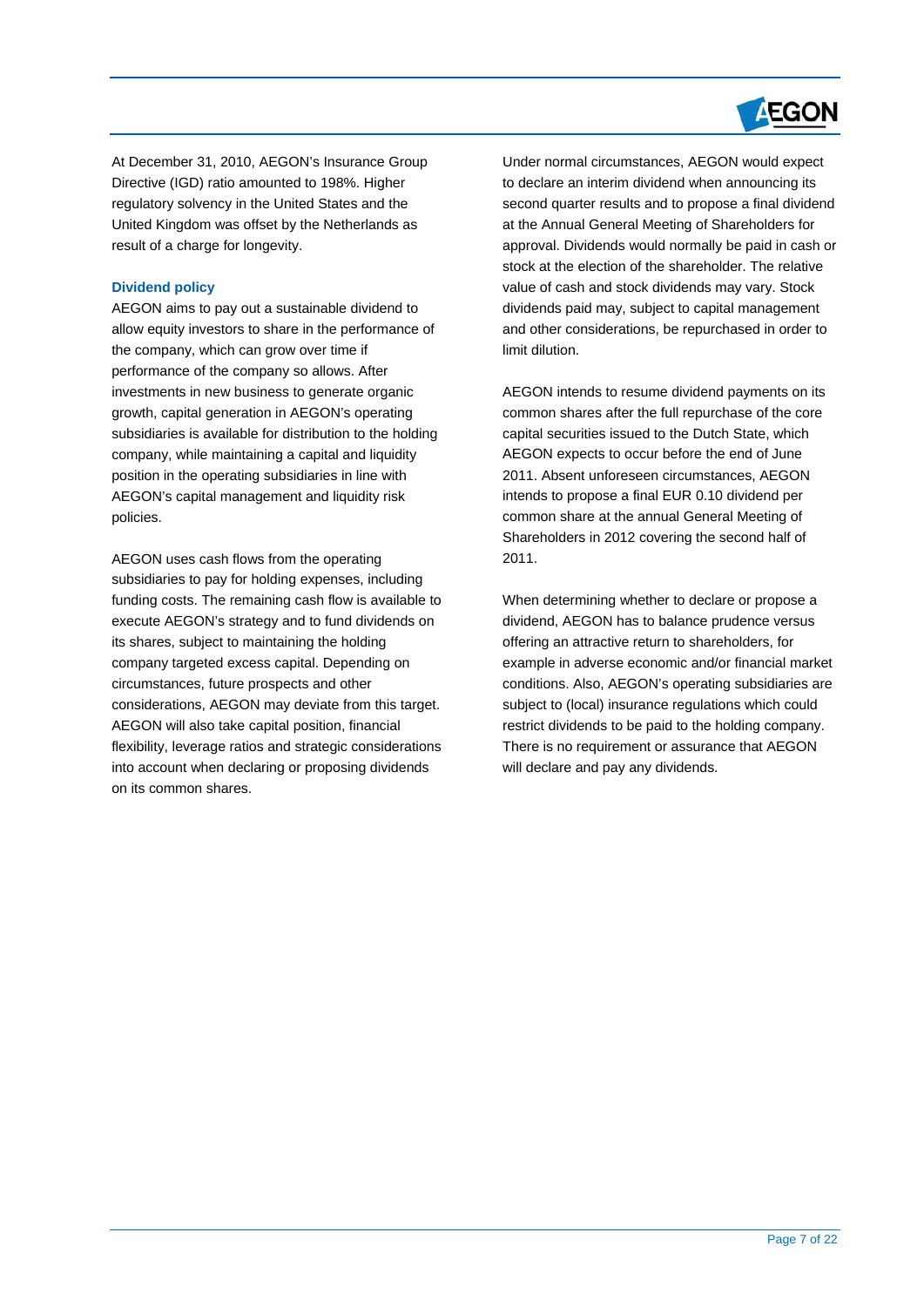

# APPENDIX I • Americas • The Netherlands • United Kingdom • New Markets

| <b>FINANCIAL OVERVIEW, Q4 2010 GEOGRAPHICALLY</b> |  |  |
|---------------------------------------------------|--|--|
|                                                   |  |  |

|                                                       |                |                          |                          |                | Holding,<br>other        |              |
|-------------------------------------------------------|----------------|--------------------------|--------------------------|----------------|--------------------------|--------------|
|                                                       |                | The                      | <b>United</b>            | <b>New</b>     | activities &             |              |
| <b>EUR millions</b>                                   | Americas       | Netherlands              | Kingdom                  | <b>Markets</b> | eliminations             | <b>Total</b> |
| Underlying earnings before tax by line of business    |                |                          |                          |                |                          |              |
| Life                                                  | 189            | 54                       | 6                        | 15             | $\overline{\phantom{0}}$ | 264          |
| Individual savings and retirement products            | 119            | $\overline{\phantom{a}}$ | $\overline{\phantom{a}}$ | (2)            | $\overline{\phantom{0}}$ | 117          |
| Pensions                                              | 77             | 35                       | (10)                     | 6              |                          | 108          |
| Life reinsurance                                      | 19             |                          |                          |                |                          | 19           |
| Non-life                                              |                | 4                        | $\overline{\phantom{a}}$ | 12             |                          | 16           |
| Distribution                                          |                | (3)                      | (2)                      |                |                          | (5)          |
| Asset Management                                      |                |                          |                          | 14             |                          | 14           |
| Other                                                 |                |                          |                          |                | (57)                     | (57)         |
| Share in underlying earnings before tax of associates | $\overline{2}$ | (3)                      | $\overline{\phantom{a}}$ | 14             |                          | 13           |
| Underlying earnings before tax                        | 406            | 87                       | (6)                      | 59             | (57)                     | 489          |
| Fair value items                                      | 8              | 18                       |                          |                | 4                        | 30           |
| Realized gains / (losses) on investments              | 247            | 1                        | 8                        |                | (1)                      | 255          |
| Impairment charges                                    | (98)           |                          | (24)                     | (11)           |                          | (133)        |
| Other income / (charges)                              | (200)          | 5                        | (13)                     | (40)           | (10)                     | (258)        |
| Run-off businesses                                    | (28)           |                          |                          |                |                          | (28)         |
| Income before tax                                     | 335            | 111                      | (35)                     | 8              | (64)                     | 355          |
| Income tax                                            | (40)           | (30)                     | 16                       | 1              | 16                       | (37)         |
| Net income                                            | 295            | 81                       | (19)                     | 9              | (48)                     | 318          |
| Net underlying earnings                               | 309            | 70                       | (3)                      | 49             | (38)                     | 387          |
|                                                       |                |                          |                          |                |                          |              |

# **EMPLOYEE NUMBERS**

 $\overline{a}$ 

|                                                             | Dec. 31, | Sept. 30, |
|-------------------------------------------------------------|----------|-----------|
|                                                             | 2010     | 2010      |
|                                                             |          |           |
| Employees excluding agents                                  | 24,408   | 24,730    |
| Agents                                                      | 3,066    | 3,147     |
| Total number of employees excluding Associates              | 27.474   | 27.877    |
| AEGON's share of employees (including agents) in Associates | 3,680    | 3,157     |
| Total                                                       | 31,154   | 31,034    |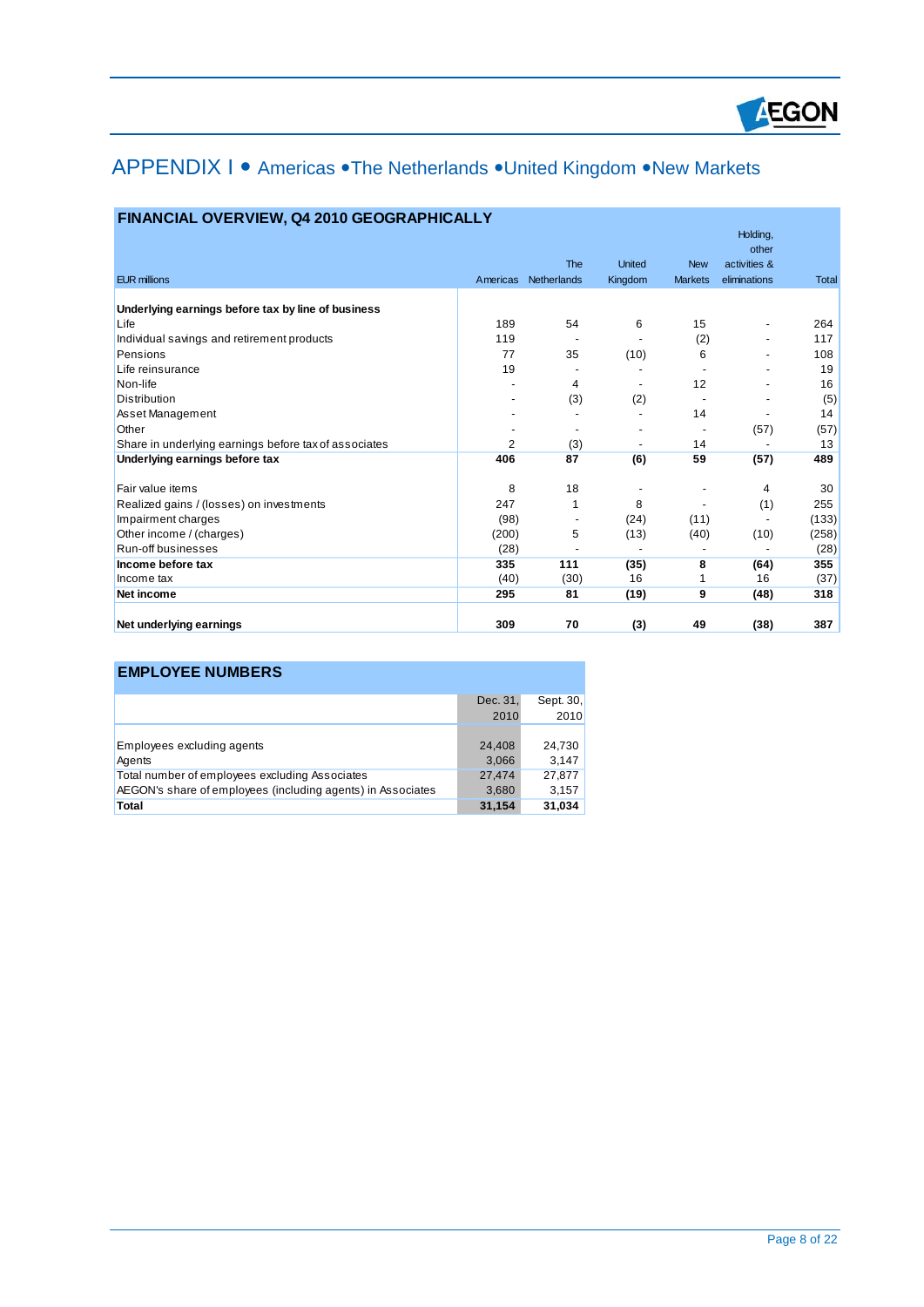

| <b>AMERICAS</b>                                                                    |                |                |                       |                |                                  |                  |               |                               |
|------------------------------------------------------------------------------------|----------------|----------------|-----------------------|----------------|----------------------------------|------------------|---------------|-------------------------------|
| <b>USD millions</b><br>Notes                                                       | Q4 2010        | Q3 2010        | %                     | Q4 2009        | %                                | FY 2010          | FY 2009       | $\%$                          |
| Underlying earnings before tax by line of business                                 |                |                |                       |                |                                  |                  |               |                               |
| Life and protection                                                                | 242            | 220            | 10                    | 237            | $\overline{c}$                   | 897              | 903           | (1)                           |
| <b>Fixed annuities</b>                                                             | 81             | 112            | (28)                  | 116            | (30)                             | 439              | 334           | 31                            |
| Variable annuities                                                                 | 68             | 29             | 134                   | 50             | 36                               | 216              | (348)         | ÷.                            |
| Retail mutual funds                                                                | 6              | 3              | 100                   | (3)            | $\overline{a}$                   | 9                | (16)          | $\overline{\phantom{a}}$      |
| Individual savings and retirement products                                         | 155            | 144            | 8                     | 163            | (5)                              | 664              | (30)          | $\overline{\phantom{a}}$      |
| Employer solutions & pensions                                                      | 103            | 101            | $\overline{c}$        | 69             | 49                               | 385              | 222           | 73                            |
| Life reinsurance                                                                   | 26             | $\overline{4}$ |                       | 22             | 18                               | 105              | 29            | ÷,                            |
| Canada                                                                             | 15             | 13             | 15                    | 21             | (29)                             | 54               | 32            | 69                            |
| Latin America                                                                      | $\overline{2}$ | $\overline{2}$ |                       | (2)            |                                  | 6                | (6)           | $\overline{\phantom{a}}$      |
| Underlying earnings before tax                                                     | 543            | 484            | 12                    | 510            | 6                                | 2,111            | 1,150         | 84                            |
| Fair value items                                                                   | 10             | 117            | (91)                  | (222)          | ä,                               | (32)             | (123)         | 74                            |
| Realized gains / (losses) on investments                                           | 327            | 121            | 170                   | 153            | 114                              | 502              | 89            |                               |
| Impairment charges                                                                 | (131)          | (111)          | (18)                  | (231)          | 43                               | (506)            | (1, 337)      | 62                            |
| Other income / (charges)                                                           | (264)          | $\blacksquare$ |                       |                |                                  | (404)            | (4)           | ÷,                            |
| Run- off businesses                                                                | (38)           | (35)           | (9)                   | (64)           | 41                               | (218)            | (18)          | $\tilde{\phantom{a}}$         |
| Income before tax                                                                  | 447            | 576            | (22)                  | 146            | $\overline{a}$                   | 1,453            | (243)         | $\overline{\phantom{a}}$      |
| Income tax                                                                         | (53)           | 52             |                       | 120            |                                  | 41               | 940           | (96)                          |
| Net income                                                                         | 394            | 628            | (37)                  | 266            | 48                               | 1,494            | 697           | 114                           |
| Net income / (loss) attributable to:                                               |                |                |                       |                |                                  |                  |               |                               |
| Equity holders of AEGON N.V.                                                       | 394            | 628            | (37)                  | 266            | 48                               | 1,494            | 697           | 114                           |
|                                                                                    |                |                |                       |                |                                  |                  |               |                               |
| Net underlying earnings                                                            | 412            | 367            | 12                    | 423            | (3)                              | 1,599            | 1,017         | 57                            |
| Commissions and expenses                                                           | 1,333          | 1,167          | $14$                  | 1,159          | 15                               | 4,816            | 5,065         | (5)                           |
| of which operating expenses                                                        | 514            | 472            | 9                     | 559            | (8)                              | 1,971            | 2,249         | (2)                           |
|                                                                                    |                |                |                       |                |                                  |                  |               |                               |
| New life sales<br>13                                                               |                |                |                       |                |                                  |                  |               |                               |
| Life single premiums                                                               | 196            | 369            | (47)                  | 184            | $\overline{7}$                   | 1,038            | 606           | 71                            |
| Life recurring premiums annualized                                                 | 176            | 184            | (4)                   | 197            | (11)                             | 727              | 735           | (1)                           |
| Total recurring plus 1/10 single                                                   | 196            | 221            | (11)                  | 216            | (9)                              | 831              | 796           | 4                             |
|                                                                                    |                |                |                       |                |                                  |                  |               |                               |
| Life & protection                                                                  | 129            | 147            | (2)                   | 124            | $\overline{\mathcal{L}}$         | 531              | 480           | $11$                          |
| Employer solutions & pensions                                                      | 5              | 6              | (17)                  | 6              | (17)                             | 24               | 29            | (17)                          |
| Life reinsurance                                                                   | 38             | 41             | (7)                   | 58             | (34)                             | 172              | 206           | (17)                          |
| Canada                                                                             | 14             | 15             | (7)                   | 20             | (30)                             | 60               | 61            | (2)                           |
| Latin America                                                                      | 10             | 12             | (17)                  | 8              | 25                               | 44               | 20            | 120                           |
| Total recurring plus 1/10 single                                                   | 196            | 221            | (11)                  | 216            | (9)                              | 831              | 796           | 4                             |
| New premium production accident and health insurance                               | 230            | 179            | 28                    | 184            | 25                               | 773              | 758           | $\overline{c}$                |
|                                                                                    |                |                |                       |                |                                  |                  |               |                               |
| Gross deposits (on and off balance) by line of business<br>13<br>Life & protection | $\overline{2}$ | $\overline{2}$ |                       | $\overline{2}$ |                                  | 10               | 10            |                               |
| <b>Fixed annuities</b>                                                             | 112            | 164            | (32)                  | 641            | (83)                             | 585              | 4,730         | (88)                          |
| Variable annuities                                                                 | 1,037          | 956            | 8                     | 785            | 32                               | 3,830            | 3,372         | 14                            |
| Retail mutual funds                                                                | 692            | 861            | (20)                  | 859            | (19)                             | 3,486            | 2,408         | 45                            |
| Individual savings & retirement products                                           | 1,841          | 1,981          | (7)                   | 2,285          | (19)                             | 7,901            | 10,510        | (25)                          |
| Employer solutions & pensions                                                      | 5,744          | 3,975          | 45                    | 4,232          | 36                               | 19.247           | 16.075        | 20                            |
| Life reinsurance                                                                   | $\mathbf{1}$   |                |                       |                | $\overline{\phantom{a}}$         | 3                | 2             | 50                            |
| Canada                                                                             | 102            | 100            | $\sqrt{2}$            | 197            | (48)                             | 606              | 403           | 50                            |
| Total gross deposits excluding run-off businesses                                  | 7,690          | 6,058          | 27                    | 6,716          | 15                               | 27,767           | 27,000        | 3                             |
| Run- off businesses                                                                |                |                |                       | 27             |                                  |                  | 1,309         |                               |
| <b>Total gross deposits</b>                                                        | 7,690          | 6,058          | 27                    | 6,743          | 14                               | 27,767           | 28,309        | (2)                           |
|                                                                                    |                |                |                       |                |                                  |                  |               |                               |
| Net deposits (on and off balance) by line of business<br>13<br>Life & protection   | (14)           | (12)           |                       | (10)           |                                  |                  |               |                               |
| <b>Fixed annuities</b>                                                             | (660)          | (584)          | (17)<br>(13)          | (128)          | (40)<br>$\overline{\phantom{a}}$ | (53)<br>(2, 440) | (56)<br>1,248 | 5<br>$\overline{\phantom{a}}$ |
| Variable annuities                                                                 | 158            | 225            | (30)                  | (4)            | ٠                                | 577              | 599           | (4)                           |
| Retail mutual funds                                                                | (37)           | 233            |                       | 387            |                                  | 971              | 482           | 101                           |
| Individual savings & retirement products                                           | (539)          | (126)          |                       | 255            | ä,                               | (892)            | 2,329         | ä,                            |
| Employer solutions & pensions                                                      | (28)           | 1,030          | $\tilde{\phantom{a}}$ | 516            | ÷.                               | 3,652            | 3,374         | 8                             |
| Life reinsurance                                                                   | (16)           | (14)           | (14)                  | (17)           | 6                                | (60)             | (72)          | 17                            |
| Canada                                                                             | (156)          | (191)          | 18                    | (85)           | (84)                             | (1,026)          | (272)         |                               |
| Total net deposits excluding run-off businesses                                    | (753)          | 687            |                       | 659            | $\overline{a}$                   | 1,621            | 5,303         | (69)                          |
| Run-off businesses                                                                 | (1, 911)       | (1,370)        | (39)                  | (9,430)        | 80                               | (8,641)          | (19, 855)     | 56                            |
| <b>Total net deposits</b>                                                          | (2,664)        | (683)          |                       | (8,771)        | 70                               | (7,020)          | (14,552)      | 52                            |

# **REVENUE-GENERATING INVESTMENTS**

 $\overline{a}$ 

|                                             | Dec. 31. | Sept. 30, |                |
|---------------------------------------------|----------|-----------|----------------|
|                                             | 2010     | 2010      | %              |
| Revenue-generating investments (total)      | 319.733  | 316.655   | 1 <sup>1</sup> |
| Investments general account                 | 125.128  | 129.925   | (4)            |
| Investments for account of policyholders    | 79.308   | 75.255    | 5 <sup>1</sup> |
| Off balance sheet investments third parties | 115.297  | 111.475   | 3 <sup>1</sup> |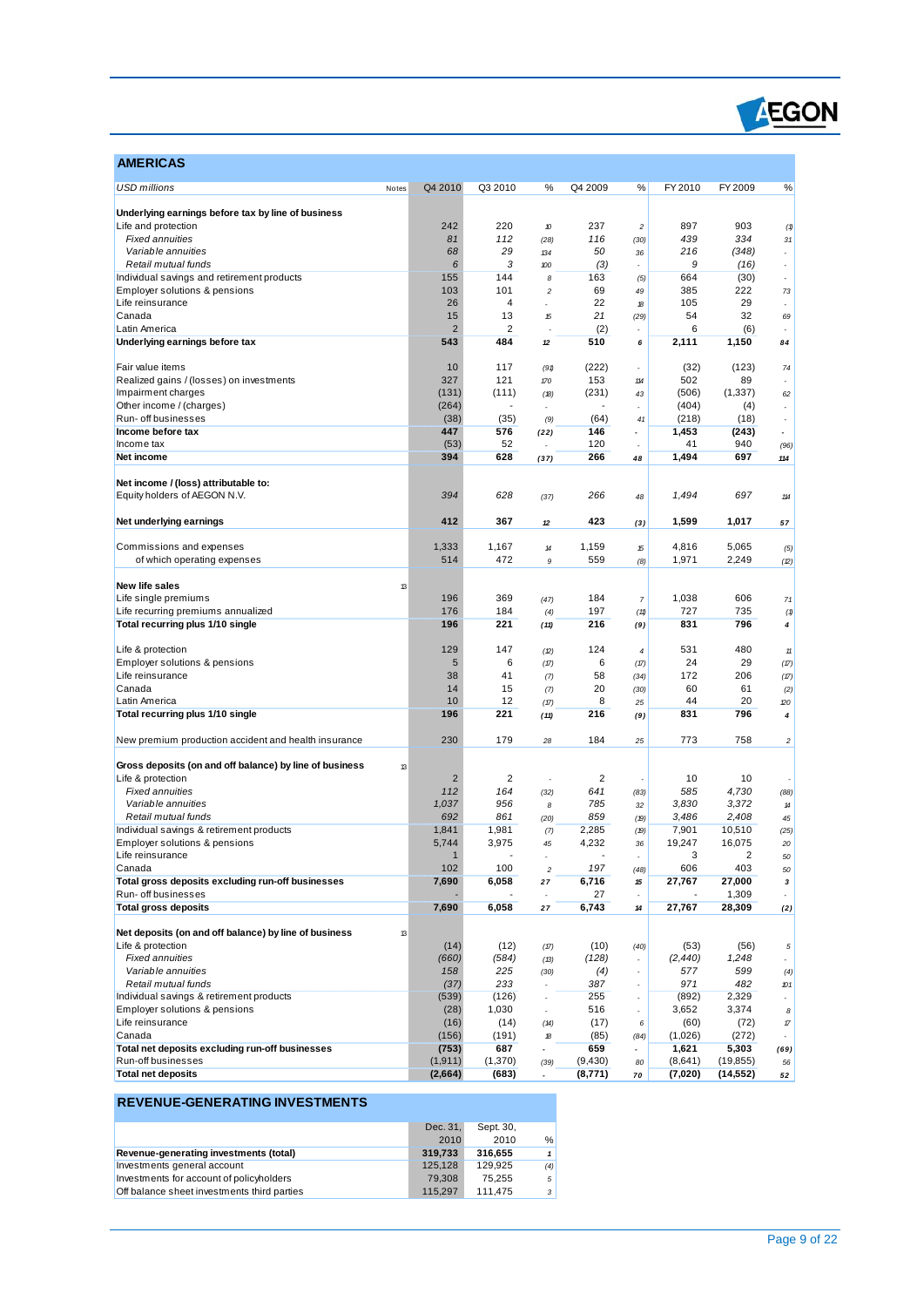

# AMERICAS

 $\overline{a}$ 

- Underlying earnings before tax increase to USD 543 million, including one-time USD 38 million **favorable benefit plan adjustment**
- o **Net income increased to USD 394 million**
- o **New life sales declined to USD 196 million mainly as a result of lower reinsurance sales**
- o **Gross deposits amounted to USD 7.7 billion driven by continued strong pension deposits**

# **Underlying earnings before tax**

- Earnings from Life & Protection in the Americas increased to USD 242 million including a one-time employee benefit plan release of USD 19 million.
- Individual Savings & Retirement earnings decreased to USD 155 million including a onetime employee benefit plan release of USD 5 million. Fixed annuity earnings decreased to USD 81 million as a result of lower spreads due to higher quality investments in addition to lower asset balances. Variable annuity earnings of USD 68 million were mainly driven by higher account balances, while the comparable quarter last year included an exceptional write-down of intangible assets. Retail mutual funds' earnings increased to USD 6 million as a result of higher account balances.
- Earnings from Employer Solutions & Pensions increased to USD 103 million mainly as a result of continued growth of the business and a one-time employee benefit plan release of USD 11 million.
- Life reinsurance earnings increased to USD 26 million including a one-time employee benefit plan release of USD 3 million.
- Earnings from Canada declined to USD 15 million as the fourth quarter last year included a release of USD 7 million.

# **Net income**

Net income from AEGON's businesses in the Americas increased to USD 394 million in the fourth quarter as higher underlying earnings, improved results from fair value items, substantially higher realized gains and lower impairments were only partly offset by restructuring charges and higher taxes. Results from fair value items increased compared with the same quarter last year to USD 10 million as most categories showed considerable improvements.

Realized gains on investments increased to USD 327 million, primarily as a result of an asset sale of multiple mineral estates located primarily in the Western United States (USD 242 million). The remainder was realized mainly as a result of normal trading in the bond portfolio.

Impairments amounted to USD 131 million and were mostly linked to residential mortgage-backed securities and commercial mortgage loans.

Other charges of USD 264 million related to the winddown of the small bank BOLI and COLI business and the consolidation of the Louisville operations with other existing US locations as announced in December 2010.

AEGON's run-off businesses in the Americas recorded a loss of USD 38 million, an improvement over the comparable period last year primarily due to lower account balances and less amortization yield paid on internally transferred assets.

Net income included a tax benefit of USD 90 million, of which USD 23 million related to cross-border intercompany reinsurance transactions between the United States and Ireland and USD 67 million related to the partial utilization of tax losses for which previously no deferred tax asset was recognized.

# **Operating expenses**

Operating expenses declined 8% as a result of expense savings, lower employee benefit plan costs and the transfer of asset management activities to AEGON Asset Management. On a comparable basis, excluding fourth quarter 2010 restructuring charges, operating expenses also decreased 8%.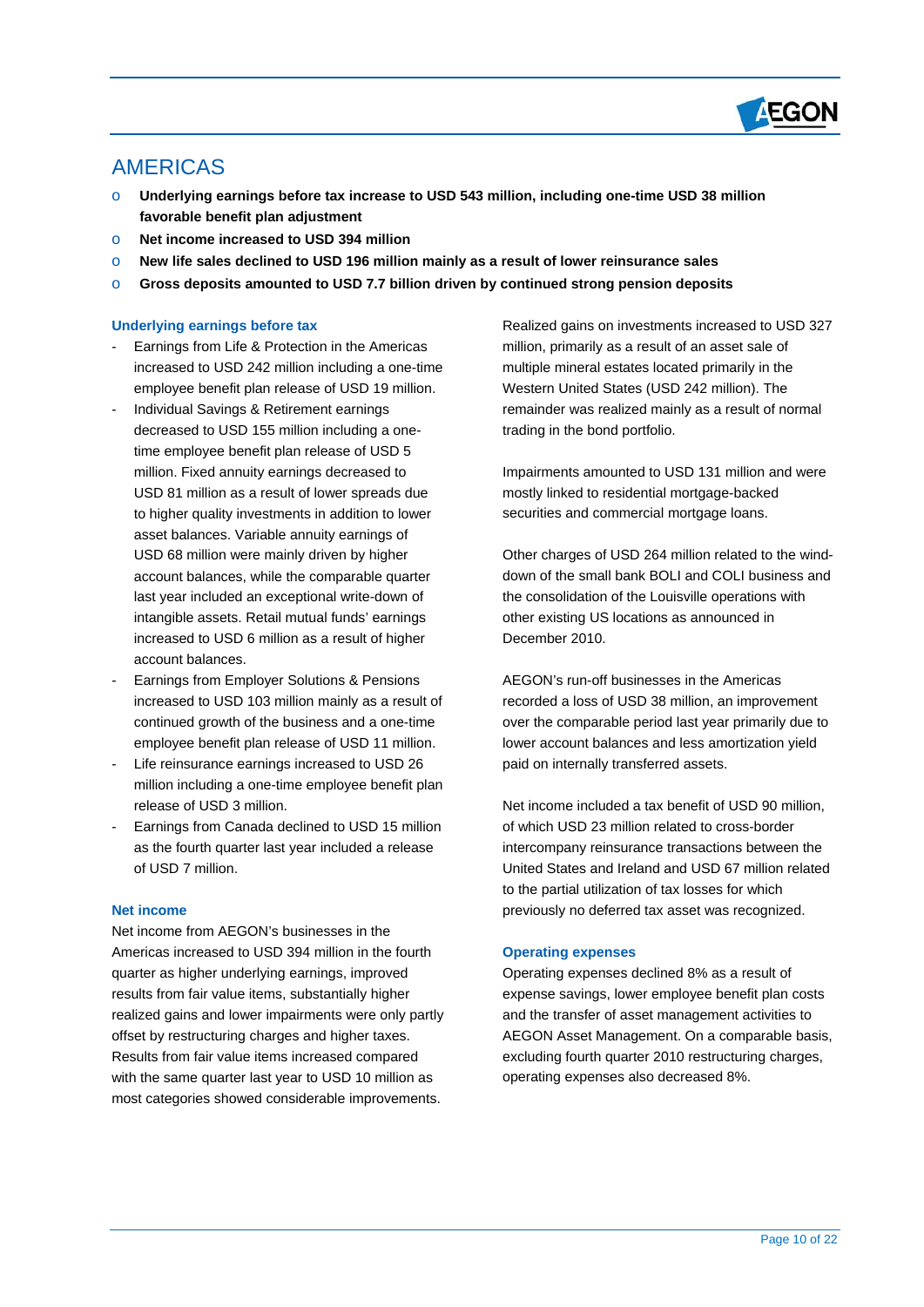

# **Sales and deposits**

 $\overline{a}$ 

New life sales decreased to USD 196 million as an increase in retail new life sales was more than offset by lower life reinsurance sales. The decline compared with the third quarter of 2010 is mainly related to the discontinuance of single premium universal life sales in the bank channel, which were no longer profitable in the current interest rate environment.

New premium production for accident & health increased to USD 230 million, primarily the result of a block of supplemental health business that was taken over during the fourth quarter.

Gross deposits increased 15% to USD 7.7 billion as a result of higher pension and variable annuity deposits. Continued net inflows for the pension and variable annuity businesses were more than offset by fixed annuity outflows – as sales continue to be deemphasized – and retail mutual funds and stable value solutions outflows, which resulted in net outflows of USD 0.8 billion.

# **Value of new business**

Value of new business declined to USD 87 million as a result of lower sales of fixed annuities and life reinsurance products, lower margins and a change in business mix. The internal rate of return on new business was 14%.

#### **Revenue-generating investments**

Compared with the third quarter 2010, revenuegenerating investments increased to USD 320 billion as the effects of favorable equity market performance more than compensated a decline in run-off balances.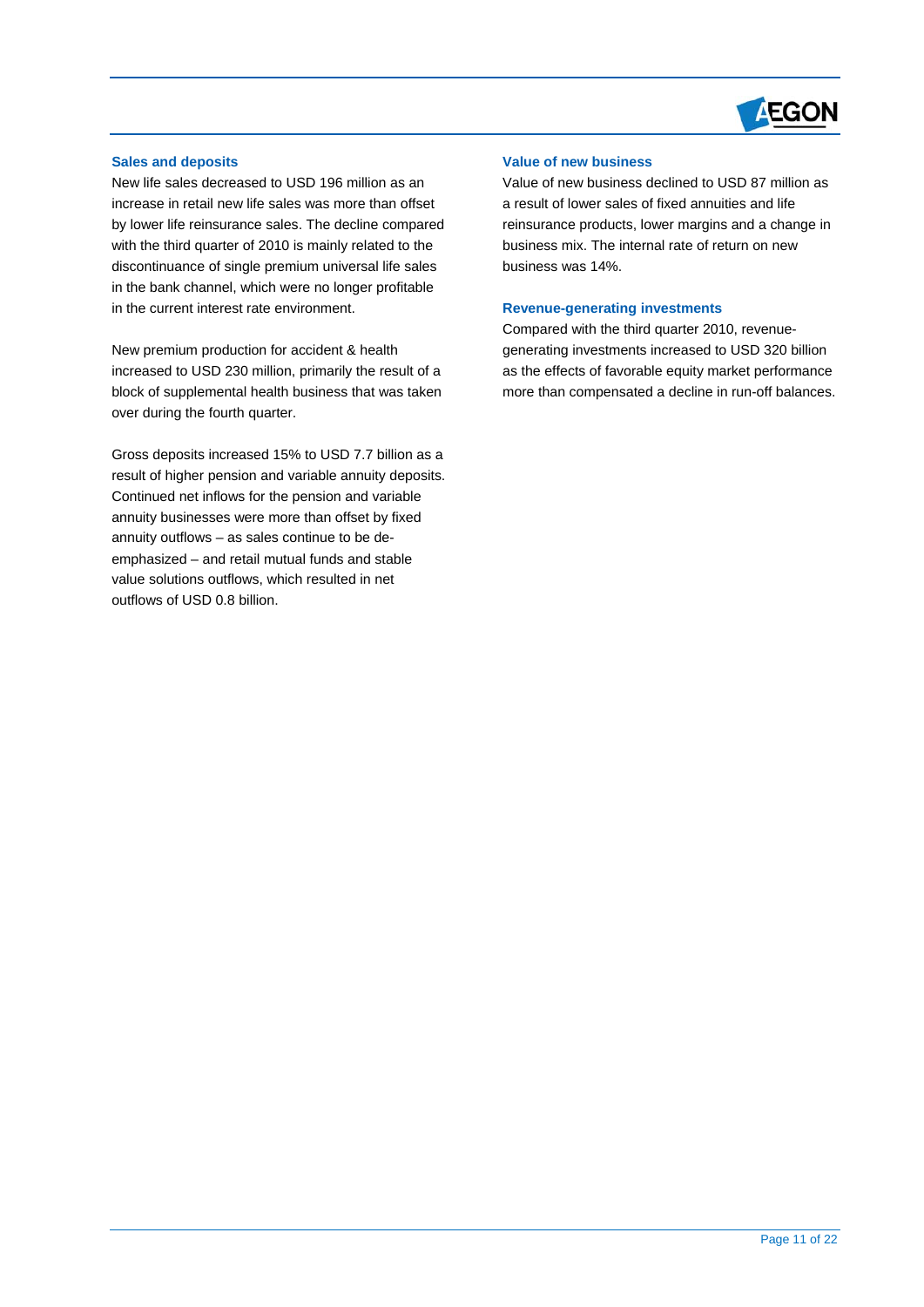

# **THE NETHERLANDS**

 $\overline{a}$ 

| <b>EUR</b> millions                                                       | Q4 2010<br>Notes | Q3 2010        | %                          | Q4 2009        | %    | FY 2010 | FY 2009 | ℅                        |
|---------------------------------------------------------------------------|------------------|----------------|----------------------------|----------------|------|---------|---------|--------------------------|
|                                                                           |                  |                |                            |                |      |         |         |                          |
| Underlying earnings before tax by line of business                        |                  |                |                            |                |      |         |         |                          |
| Life and Savings                                                          | 54               | 51             | 6                          | 34             | 59   | 186     | 180     | 3                        |
| Pensions                                                                  | 35               | 42             | (17)                       | 53             | (34) | 153     | 174     | (2)                      |
| Non life                                                                  | $\overline{4}$   | 3              | 33                         | 9              | (56) | 33      | 29      | $14$                     |
| <b>Distribution</b>                                                       | (3)              | $\overline{2}$ |                            | 1              |      | 16      | 16      | ٠                        |
| Share in underlying earnings before tax of associates                     | (3)              | (1)            | (200)                      | (2)            | (50) | (3)     | (1)     | (200)                    |
| Underlying earnings before tax                                            | 87               | 97             | (10)                       | 95             | (8)  | 385     | 398     | (3)                      |
| Fair value items                                                          | 18               | 184            | (90)                       | (31)           |      | 361     | (374)   | $\overline{a}$           |
| Realized gains / (losses) on investments                                  | $\mathbf{1}$     | 35             | (97)                       | 178            | (99) | 155     | 351     | (56)                     |
| Impairment charges                                                        |                  | (4)            |                            | $\overline{7}$ |      | (11)    | (111)   | 90                       |
| Other income / (charges)                                                  | 5                | $\blacksquare$ |                            | Ĭ.             |      | 38      |         |                          |
| Income before tax                                                         | 111              | 312            | (64)                       | 249            | (55) | 928     | 264     |                          |
| Income tax                                                                | (30)             | (75)           | 60                         | (45)           | 33   | (217)   | (23)    | $\overline{\phantom{a}}$ |
| Net income                                                                | 81               | 237            | (66)                       | 204            | (60) | 711     | 241     | 195                      |
|                                                                           |                  |                |                            |                |      |         |         |                          |
| Net income / (loss) attributable to:                                      |                  |                |                            |                |      |         |         |                          |
| Equity holders of AEGON N.V.                                              | 81               | 237            | (66)                       | 204            | (60) | 711     | 241     | 195                      |
| Net underlying earnings                                                   | 70               | 88             | (20)                       | 72             | (3)  | 292     | 298     | (2)                      |
|                                                                           |                  |                |                            |                |      |         |         |                          |
| Commissions and expenses                                                  | 283              | 248            | $\boldsymbol{\mathcal{H}}$ | 321            | (2)  | 1,058   | 1,181   | (10)                     |
| of which operating expenses                                               | 205              | 179            | 15                         | 258            | (21) | 748     | 873     | (14)                     |
| New life sales                                                            |                  |                |                            |                |      |         |         |                          |
| Life single premiums                                                      | 737              | 176            |                            | 638            | 16   | 1,551   | 1,503   | 3                        |
| Life recurring premiums annualized                                        | 39               | 14             | 179                        | 29             | 34   | 93      | 89      | $\overline{4}$           |
| Total recurring plus 1/10 single                                          | 113              | 32             | $\overline{a}$             | 93             | 22   | 248     | 239     | 4                        |
|                                                                           |                  |                |                            |                |      |         |         |                          |
| Life and Savings                                                          | 17               | 18             | (6)                        | 21             | (19) | 83      | 82      | $\mathbf{1}$             |
| Pensions                                                                  | 96               | 14             |                            | 72             | 33   | 165     | 157     | 5                        |
| Total recurring plus 1/10 single                                          | 113              | 32             |                            | 93             | 22   | 248     | 239     | 4                        |
| New premium production accident and health insurance                      | $6\phantom{1}6$  | 5              | 20                         | 4              | 50   | 26      | 17      | 53                       |
| New premium production general insurance                                  | 6                | 6              |                            | $\overline{7}$ | (14) | 26      | 26      | H.                       |
|                                                                           |                  |                |                            |                |      |         |         |                          |
| Gross deposits (on and off balance) by line of business                   |                  |                |                            |                |      |         |         |                          |
| Life and Savings                                                          | 403              | 416            | (3)                        | 1,017          | (60) | 2,036   | 3,032   | (33)                     |
| Pensions                                                                  | 87               | 109            | (20)                       | 90             | (3)  | 346     | 402     | (14)                     |
| <b>Total gross deposits</b>                                               | 490              | 525            | (7)                        | 1,107          | (56) | 2,382   | 3,434   | (31)                     |
|                                                                           |                  |                |                            |                |      |         |         |                          |
| Net deposits (on and off balance) by line of business<br>Life and Savings | (282)            | (139)          |                            | 454            |      | (289)   | 870     |                          |
| Pensions                                                                  | 22               | 56             | (103)<br>(61)              | 42             | (48) | 68      | 231     |                          |
| <b>Total net deposits</b>                                                 | (260)            | (83)           |                            | 496            |      | (221)   | 1,101   | (71)                     |
|                                                                           |                  |                |                            |                |      |         |         |                          |

# **REVENUE-GENERATING INVESTMENTS**

|                                             | Dec. 31. | Sept. 30, |     |
|---------------------------------------------|----------|-----------|-----|
|                                             | 2010     | 2010      | %   |
| Revenue-generating investments (total)      | 72.584   | 73.843    | (2) |
| Investments general account                 | 37.174   | 37.457    | (1) |
| Investments for account of policyholders    | 23.057   | 23.869    | (3) |
| Off balance sheet investments third parties | 12.353   | 12.517    | (1) |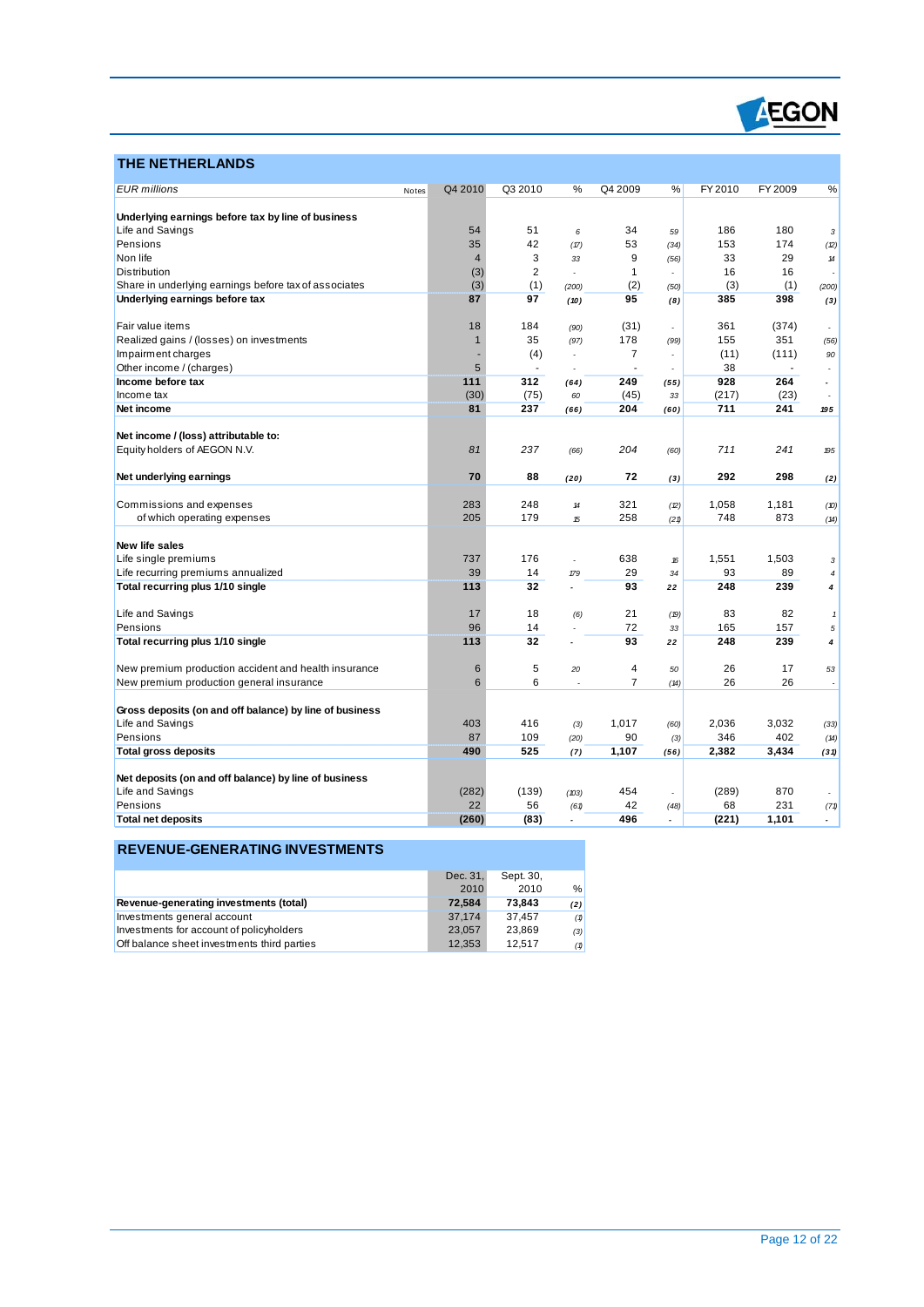

# THE NETHERLANDS

 $\overline{a}$ 

- o **Underlying earnings before tax amount to EUR 87 million**
- o **Net income decreased to EUR 81 million**
- o **New life sales increase to record level of EUR 113 million as a result of strong pension sales**

#### **Underlying earnings before tax**

- partly offset by margin pressure in the Life Earnings from AEGON's Life & Savings operations in the Netherlands increased to EUR 54 million as cost savings and improved margins on savings account balances were only business.
- Earnings from the Pension business declined to EUR 35 million mainly due to lower investment income and higher claims.
- Non-life earnings decreased to EUR 4 million. mainly the result of lower provision releases.
- Distribution recorded an underlying loss of EUR 3 million as a result of lower fee income compared with the fourth quarter of 2009.

#### **Net income**

Net income from AEGON's businesses in the Netherlands decreased to EUR 81 million. Fair value items amounted to EUR 18 million, the result mainly of an improved performance of the fair value of guarantees net of related hedges and better private equity performance. Gains on investments were modest at EUR 1 million, while Other income amounted to EUR 5 million.

#### **Operating expenses**

Operating expenses declined 21% to EUR 205 million in the fourth quarter of 2010. This was the result of a combination of cost savings and the transfer of asset management activities to AEGON Asset Management, while the fourth quarter of 2009 included exceptional charges of EUR 35 million. On a comparable basis, operating expenses declined 5%.

#### **Sales and deposits**

 pension contracts. As a result, new life sales AEGON successfully utilized its leading position in the Dutch pension market to secure a number of sizeable increased to a record EUR 113 million during the fourth quarter of 2010. Sales of individual life insurance products declined during the quarter. This market segment is experiencing difficulty as consumer appetite for unit-linked insurance products is decreasing.

Consistent with its strategy to enhance distribution capabilities, AEGON agreed with retailer Kruidvat/Trekpleister to provide non-life insurance products through its (web) shops as of January 1, 2011.

## **Value of new business**

The positive effect of higher pension sales was more than offset by lower margins for life insurance. As a result the value of new business declined to EUR 42 million. The internal rate of return on new business amounted to 11%.

#### **Revenue-generating investments**

Revenue-generating investments decreased 2% compared with the previous quarter to EUR 73 billion, mainly the result of lower bond markets.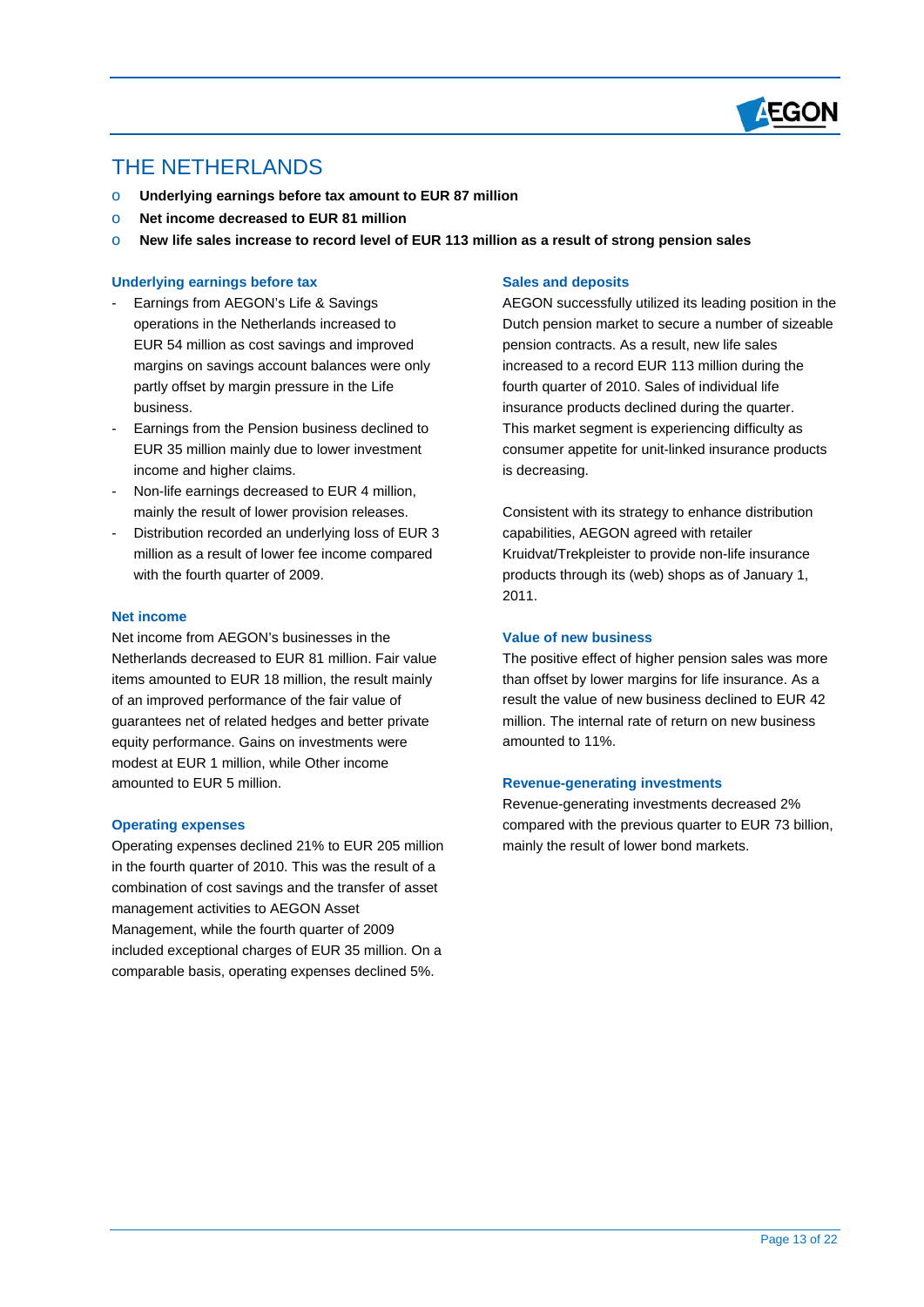

# **UNITED KINGDOM**

 $\overline{a}$ 

| <b>GBP</b> millions                                     | Notes | Q4 2010        | Q3 2010             | %                        | Q4 2009  | %                        | FY 2010  | FY 2009    | %                        |
|---------------------------------------------------------|-------|----------------|---------------------|--------------------------|----------|--------------------------|----------|------------|--------------------------|
|                                                         |       |                |                     |                          |          |                          |          |            |                          |
| Underlying earnings before tax by line of business      |       |                |                     |                          |          |                          |          |            |                          |
| Life                                                    |       | $\overline{4}$ | 23                  | (83)                     | 10       | (60)                     | 60       | 38         | 58                       |
| Pensions                                                |       | (8)            |                     |                          | 27       |                          | 6        | 25         | (76)                     |
| <b>Distribution</b>                                     |       | (2)            | $\mathbf{1}$        |                          | (8)      | 75                       | (5)      | (16)       | 69                       |
| Underlying earnings before tax                          |       | (6)            | 24                  |                          | 29       |                          | 61       | 47         | 30                       |
| Fair value items                                        |       |                | $\mathbf{1}$        |                          | 6        |                          | (8)      | 25         |                          |
| Realized gains / (losses) on investments                |       | $\overline{7}$ |                     |                          | 24       | (71)                     | 12       | 70         | (83)                     |
| Impairment charges                                      |       | (20)           | (2)                 |                          | (49)     | 59                       | (30)     | (163)      | 82                       |
| Other income / (charges)                                | 8     | (11)           | 12                  |                          | 8        |                          | 41       | 59         | (31)                     |
| Income before tax                                       |       | (30)           | 35                  |                          | 18       | $\overline{a}$           | 76       | 38         | 100                      |
| Income tax attributable to policyholder return          |       | 6              | (23)                |                          | (8)      |                          | (57)     | (59)       | 3                        |
| Income before income tax on shareholders return         |       | (24)           | 12                  |                          | 10       | ٠                        | 19       | (21)       | $\overline{\phantom{a}}$ |
| Income tax on shareholders return                       |       | 8              | 32                  | (75)                     | 3        | 167                      | 53       | 29         | 83                       |
| Net income                                              |       | (16)           | 44                  |                          | 13       | $\overline{a}$           | 72       | 8          | $\blacksquare$           |
|                                                         |       |                |                     |                          |          |                          |          |            |                          |
| Net income / (loss) attributable to:                    |       |                |                     |                          |          |                          |          |            |                          |
| Equity holders of AEGON N.V.                            |       | (16)           | 44                  |                          | 13       | ÷,                       | 72       | 8          |                          |
|                                                         |       |                |                     |                          |          |                          |          |            |                          |
| Net underlying earnings                                 |       | (2)            | 52                  | $\overline{\phantom{a}}$ | 29       | $\overline{\phantom{a}}$ | 103      | 59         | 75                       |
|                                                         |       |                |                     |                          |          |                          |          |            |                          |
| Commissions and expenses                                |       | 164            | 179                 | (8)                      | 180      | (9)                      | 694      | 662        | 5                        |
| of which operating expenses                             |       | 98             | 102                 | (4)                      | 110      | (11)                     | 390      | 413        | (6)                      |
|                                                         |       |                |                     |                          |          |                          |          |            |                          |
| New life sales                                          | 9     |                |                     |                          |          |                          |          |            |                          |
| Life single premiums                                    |       | 798            | 859                 | (7)                      | 1,037    | (23)                     | 3,846    | 4,123      | (7)                      |
| Life recurring premiums annualized                      |       | 110            | 133                 | (17)                     | 121      | (9)                      | 522      | 487        | $\overline{7}$           |
| Total recurring plus 1/10 single                        |       | 190            | 219                 | (13)                     | 224      | (15)                     | 907      | 899        | $\mathbf{1}$             |
|                                                         |       |                |                     |                          |          |                          |          |            |                          |
| Life                                                    |       | 15             | 17                  | (2)                      | 31       | (52)                     | 81       | 183        | (56)                     |
| Pensions                                                |       | 175            | 202                 | (13)                     | 193      | (9)                      | 826      | 716        | 15                       |
| Total recurring plus 1/10 single                        |       | 190            | 219                 | (13)                     | 224      | (15)                     | 907      | 899        | 1                        |
|                                                         |       |                |                     |                          |          |                          |          |            |                          |
| Gross deposits (on and off balance) by line of business |       |                |                     |                          |          |                          |          |            |                          |
| Variable annuities                                      |       | 21             | 13                  | 62                       | 32       | (34)                     | 82       | 158        | (48)                     |
| <b>Total gross deposits</b>                             |       | 21             | 13                  | 62                       | 32       | (34)                     | 82       | 158        | (48)                     |
|                                                         |       |                |                     |                          |          |                          |          |            |                          |
|                                                         |       |                |                     |                          |          |                          |          |            |                          |
| Net deposits (on and off balance) by line of business   |       |                |                     |                          |          |                          |          |            |                          |
| Variable annuities<br><b>Total net deposits</b>         |       | 10<br>10       | 1<br>$\overline{1}$ |                          | 27<br>27 | (63)                     | 45<br>45 | 135<br>135 | (67)                     |

# **REVENUE-GENERATING INVESTMENTS**

|                                          | Dec. 31. | Sept. 30. |                |
|------------------------------------------|----------|-----------|----------------|
|                                          | 2010     | 2010      | %              |
| Revenue-generating investments (total)   | 57.641   | 55.990    | 3              |
| Investments general account              | 7.979    | 8.265     | (3)            |
| Investments for account of policyholders | 49.662   | 47.725    | $\overline{4}$ |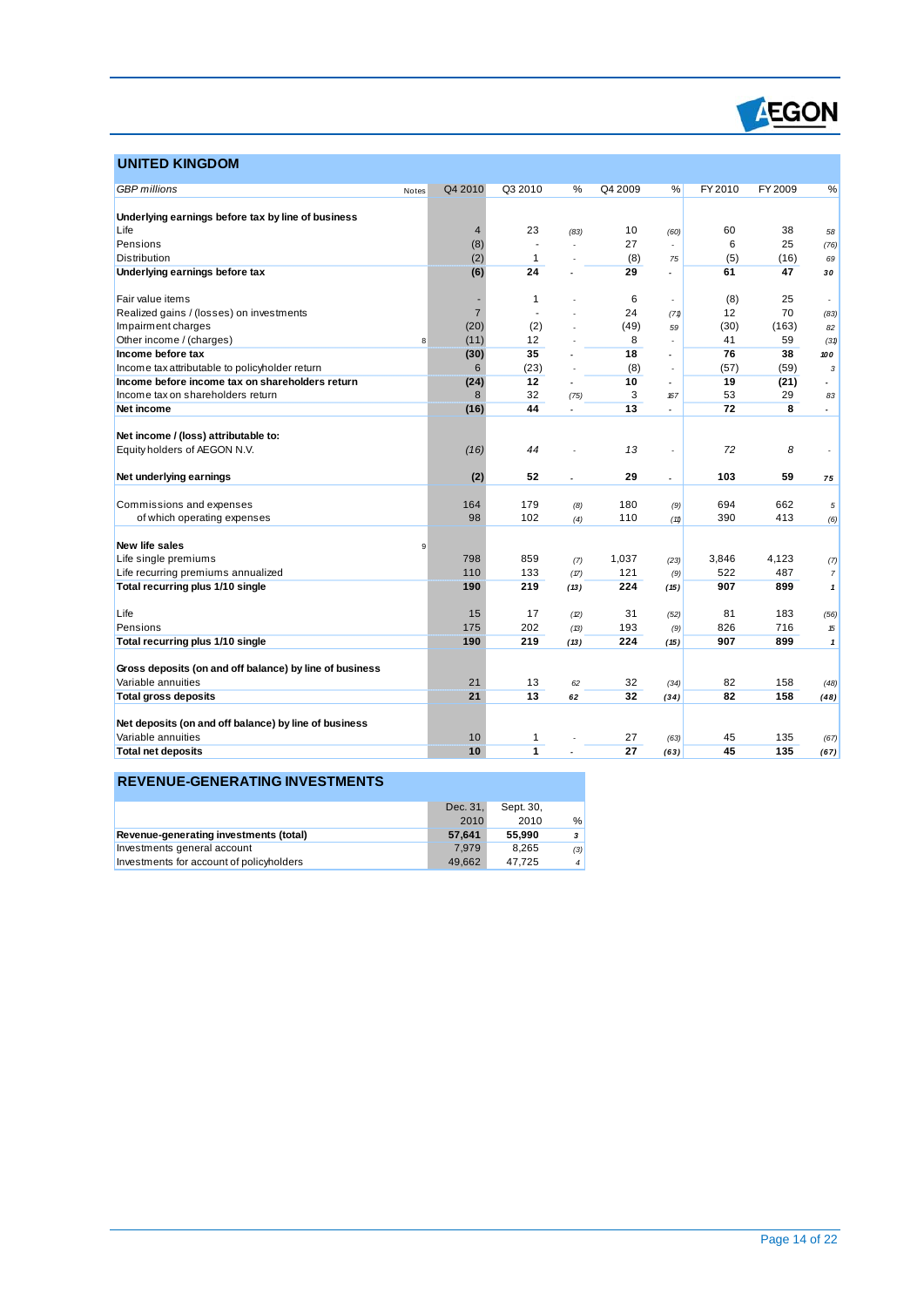

# UNITED KINGDOM

 $\overline{a}$ 

- o **Underlying earnings before tax of GBP (6) million, including GBP 25 million customer redress charge**
- o **Net income declines to GBP (16) million**
- o **New life sales decrease to GBP 190 million mainly as a result of lower annuity sales**

#### **Underlying earnings before tax**

- Earnings from Life decreased to GBP 4 million, driven by adverse mortality results.
- Pensions recorded a loss of GBP 8 million as the benefits from further business growth and improved market conditions were more than offset by the transfer of asset management activities to AEGON Asset Management, higher deferred policy acquisition costs amortization and a GBP 25 million charge related to customer redress.
- Distribution recorded a loss of GBP 2 million, an improvement from the same quarter last year as a result of cost savings and improved market conditions.

In May 2009, AEGON began to implement a program to identify and correct historical issues within its customer policy records. The immediate priority of the program was to deal with issues that resulted in financial detriment and to return affected customers to the financial position they would have been in had the issue not occurred. The program to determine the full scope of customer redress continues. AEGON is on track to have paid out the majority of the customer detriment by the end of 2011.

#### **Net income**

Net income amounted to GBP (16) million, mainly as a result of lower underlying earnings. Impairments for the quarter were GBP 20 million and were mostly related to securities issued by Irish banks. Net income also contained a charge of GBP 6 million related to the restructuring of AEGON's operations in the United Kingdom.

#### **Operating expenses**

Operating expenses declined to GBP 98 million mainly driven by cost savings and the transfer of asset management activities to AEGON Asset

Management, which were partly offset by higher project related costs and charges relating to the restructuring of AEGON's operations in the United Kingdom announced in June 2010. The restructuring aims to reduce costs by 25% in the life and pensions operations by the end of 2011. It is expected that further restructuring charges will arise in coming quarters. The restructuring program is progressing well and of the targeted reduction in operating expenses of GBP 80 to 85 million annually, already GBP 33 million has been enacted during 2010.

#### **Sales and deposits**

New life sales amounted to GBP 190 million during the quarter as a result of lower annuity sales due to a combination of lower market volumes, repricing and changes in commission structure. Lower annuity sales were offset by higher group pension sales, taking into account that Q4 2009 included existing AEGON group personal pension business, which was transferred internally to new group pension contracts. AEGON has decided not to include these rewrites as part of its new business reporting format. The company believes that the exclusion of such rewrites provides a clearer indication of new premium secured.

# **Value of new business**

Value of new business in the United Kingdom declined to GBP 7 million as a result of lower annuity sales and margins. The internal rate of return on new business for the fourth quarter was 10%.

#### **Revenue-generating investments**

Revenue-generating investments increased 3% to GBP 58 billion, compared with the third quarter 2010, mainly as a result of higher equity markets.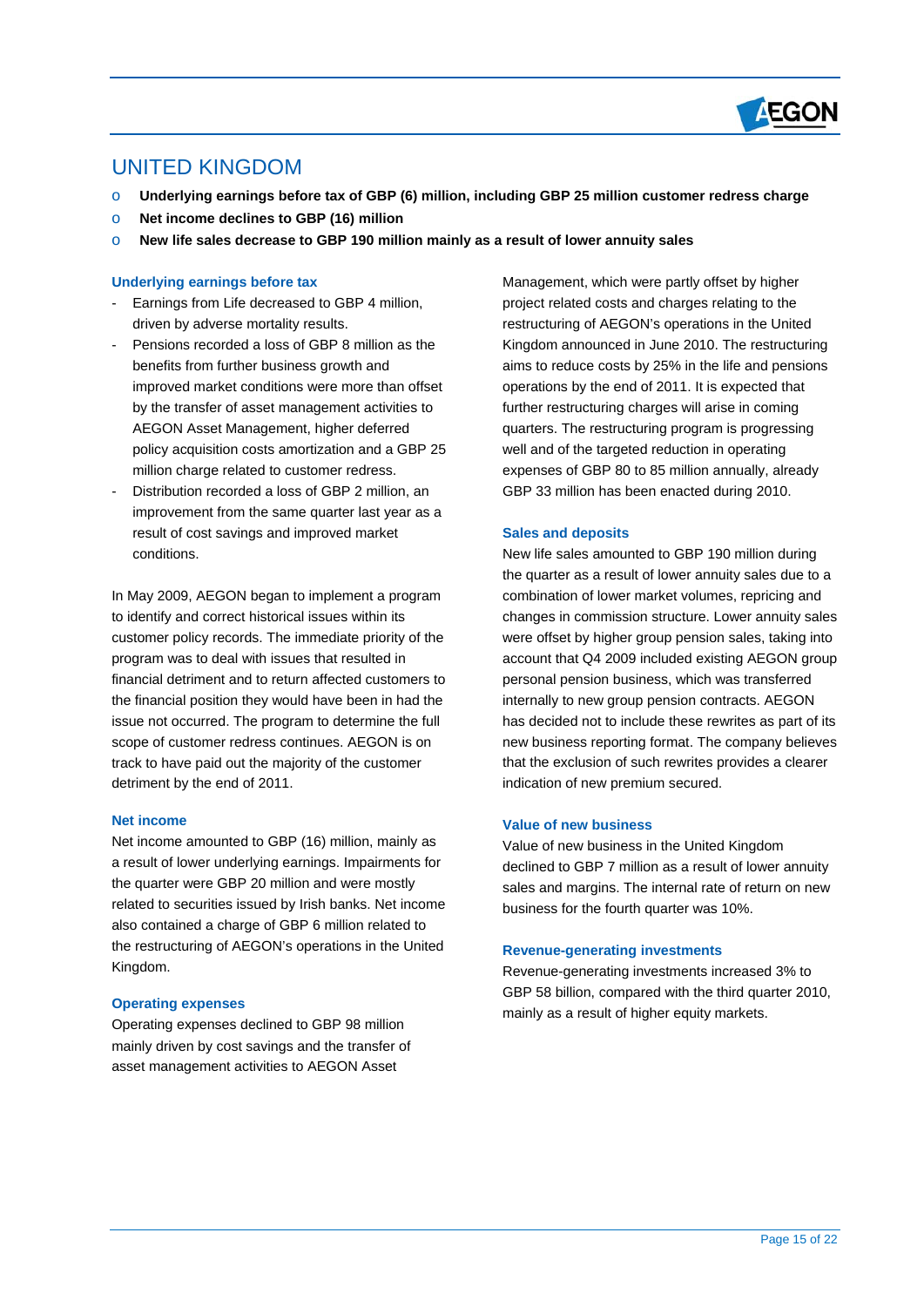

# **NEW MARKETS**

 $\overline{a}$ 

| Underlying earnings before tax<br>Central Eastern Europe<br>29<br>20<br>29<br>95<br>117<br>(19)<br>45<br>(12)<br>(10)<br>(6)<br>(39)<br>(14)<br>Asia<br>(100)<br>(179)<br>(20)<br>Spain & France<br>24<br>24<br>24<br>87<br>71<br>23<br>Variable Annuities Europe<br>$\overline{4}$<br>8<br>$\mathbf{1}$<br>11<br>(4)<br>(50)<br>46<br><b>AEGON Asset Management</b><br>14<br>13<br>8<br>$\blacksquare$<br>59<br>55<br>48<br>200<br>Underlying earnings before tax<br>170<br>$\overline{7}$<br>23<br>18<br>(9)<br>(2)<br>(10)<br>3<br>Fair value items<br>$\overline{\phantom{a}}$<br>Realized gains / (losses) on investments<br>2<br>13<br>5<br>160<br>÷,<br>Impairment charges<br>(11)<br>(21)<br>(22)<br>(27)<br>÷,<br>48<br>19<br>(40)<br>Other income / (charges)<br>(56)<br>(5)<br>(4)<br>(387)<br>86<br>÷<br>8<br>43<br>21<br>Income before tax<br>125<br>(236)<br>(81)<br>(62)<br>$\mathbf{1}$<br>(13)<br>(2)<br>(34)<br>Income tax<br>(53)<br>36<br>9<br>30<br>19<br>91<br>(289)<br>Net income<br>(70)<br>(53)<br>$\overline{\phantom{a}}$<br>Net income / (loss) attributable to:<br>Equity holders of AEGON N.V.<br>9<br>30<br>19<br>90<br>(289)<br>(53)<br>(70)<br>Minority Interest<br>1<br>Net underlying earnings<br>49<br>41<br>36<br>152<br>110<br>20<br>36<br>38<br>102<br>735<br>392<br>Commissions and expenses<br>216<br>175<br>23<br>12<br>88<br>168<br>134<br>62<br>562<br>227<br>of which operating expenses<br>25<br>171<br>148<br>New life sales<br>13<br>Life single premiums<br>176<br>156<br>110<br>674<br>498<br>13<br>60<br>35<br>58<br>208<br>Life recurring premiums annualized<br>44<br>63<br>235<br>(8)<br>32<br>(11)<br>75<br>74<br>Total recurring plus 1/10 single<br>60<br>275<br>285<br>25<br>$\pmb{\mathcal{I}}$<br>(4)<br>229<br>60<br>50<br>59<br>196<br>Life<br>$\overline{c}$<br>20<br>$\ensuremath{\mathcal{T}}\xspace$<br>15<br>46<br>89<br>10<br>15<br>Associates<br>50<br>(48)<br>74<br>275<br>285<br>Total recurring plus 1/10 single<br>75<br>60<br>25<br>$\mathbf{1}$<br>(4)<br>Central Eastern Europe<br>27<br>26<br>22<br>96<br>76<br>23<br>$\overline{4}$<br>26<br>9<br>9<br>8<br>37<br>35<br>Asia<br>13<br>6<br>25<br>Spain & France<br>39<br>44<br>142<br>174<br>56<br>(11)<br>(18)<br>75<br>285<br>Total recurring plus 1/10 single<br>60<br>74<br>275<br>25<br>1<br>(4)<br>$\overline{2}$<br>New premium production accident and health insurance<br>1<br>11<br>5<br>$\mathbf{1}$<br>100<br>100<br>20<br>9<br>8<br>14<br>32<br>30<br>New premium production general insurance<br>13<br>$\overline{7}$<br>(36)<br>Gross deposits (on and off balance)<br>13<br>Central Eastern Europe<br>231<br>242<br>235<br>948<br>801<br>(2)<br>(5)<br>18<br>10<br>8<br>53<br>4<br>Asia<br>25<br>$\blacksquare$<br>$\overline{\phantom{a}}$<br>Spain & France<br>23<br>10<br>32<br>89<br>61<br>130<br>46<br>(28)<br>663<br>Variable Annuities Europe<br>133<br>167<br>160<br>622<br>(17)<br>$\boldsymbol{7}$<br>(20)<br><b>AEGON Asset Management</b><br>1,144<br>3,734<br>750<br>7,329<br>3,329<br>(69)<br>53<br>20<br>1,541<br>1,177<br>9,082<br>4,817<br>4,161<br>Total gross deposits<br>(63)<br>31<br>89<br>Net deposits (on and off balance)<br>13<br>Central Eastern Europe<br>140<br>154<br>142<br>512<br>446<br>(9)<br>(1)<br>15<br>8<br>50<br>Asia<br>8<br>$\overline{2}$<br>÷<br>Spain & France<br>$\overline{4}$<br>(11)<br>(17)<br>22<br>(34)<br>$\overline{\phantom{a}}$<br>$\overline{\phantom{a}}$<br>$\overline{\phantom{a}}$<br>Variable Annuities Europe<br>21<br>237<br>129<br>40<br>71<br>90<br>(44)<br>84<br><b>AEGON Asset Management</b><br>112<br>3,071<br>3,084<br>(128)<br>(257)<br>(96)<br>$\overline{\phantom{a}}$<br>÷<br><b>Total net deposits</b><br>3,293<br>3,905<br>304<br>18<br>286<br>(91) |                     |       |         |         |   |         |   |         |         |   |
|-------------------------------------------------------------------------------------------------------------------------------------------------------------------------------------------------------------------------------------------------------------------------------------------------------------------------------------------------------------------------------------------------------------------------------------------------------------------------------------------------------------------------------------------------------------------------------------------------------------------------------------------------------------------------------------------------------------------------------------------------------------------------------------------------------------------------------------------------------------------------------------------------------------------------------------------------------------------------------------------------------------------------------------------------------------------------------------------------------------------------------------------------------------------------------------------------------------------------------------------------------------------------------------------------------------------------------------------------------------------------------------------------------------------------------------------------------------------------------------------------------------------------------------------------------------------------------------------------------------------------------------------------------------------------------------------------------------------------------------------------------------------------------------------------------------------------------------------------------------------------------------------------------------------------------------------------------------------------------------------------------------------------------------------------------------------------------------------------------------------------------------------------------------------------------------------------------------------------------------------------------------------------------------------------------------------------------------------------------------------------------------------------------------------------------------------------------------------------------------------------------------------------------------------------------------------------------------------------------------------------------------------------------------------------------------------------------------------------------------------------------------------------------------------------------------------------------------------------------------------------------------------------------------------------------------------------------------------------------------------------------------------------------------------------------------------------------------------------------------------------------------------------------------------------------------------------------------------------------------------------------------------------------------------------------------------------------------------------------------------------------------------------------------------------------------------------------------------------------------------------------------------------------------------------------------------------------------------------------------------------------------------------------------------------------------------------------------------------------------------------------------------------------|---------------------|-------|---------|---------|---|---------|---|---------|---------|---|
|                                                                                                                                                                                                                                                                                                                                                                                                                                                                                                                                                                                                                                                                                                                                                                                                                                                                                                                                                                                                                                                                                                                                                                                                                                                                                                                                                                                                                                                                                                                                                                                                                                                                                                                                                                                                                                                                                                                                                                                                                                                                                                                                                                                                                                                                                                                                                                                                                                                                                                                                                                                                                                                                                                                                                                                                                                                                                                                                                                                                                                                                                                                                                                                                                                                                                                                                                                                                                                                                                                                                                                                                                                                                                                                                                                               | <b>EUR</b> millions | Notes | Q4 2010 | Q3 2010 | % | Q4 2009 | ℅ | FY 2010 | FY 2009 | % |
|                                                                                                                                                                                                                                                                                                                                                                                                                                                                                                                                                                                                                                                                                                                                                                                                                                                                                                                                                                                                                                                                                                                                                                                                                                                                                                                                                                                                                                                                                                                                                                                                                                                                                                                                                                                                                                                                                                                                                                                                                                                                                                                                                                                                                                                                                                                                                                                                                                                                                                                                                                                                                                                                                                                                                                                                                                                                                                                                                                                                                                                                                                                                                                                                                                                                                                                                                                                                                                                                                                                                                                                                                                                                                                                                                                               |                     |       |         |         |   |         |   |         |         |   |
|                                                                                                                                                                                                                                                                                                                                                                                                                                                                                                                                                                                                                                                                                                                                                                                                                                                                                                                                                                                                                                                                                                                                                                                                                                                                                                                                                                                                                                                                                                                                                                                                                                                                                                                                                                                                                                                                                                                                                                                                                                                                                                                                                                                                                                                                                                                                                                                                                                                                                                                                                                                                                                                                                                                                                                                                                                                                                                                                                                                                                                                                                                                                                                                                                                                                                                                                                                                                                                                                                                                                                                                                                                                                                                                                                                               |                     |       |         |         |   |         |   |         |         |   |
|                                                                                                                                                                                                                                                                                                                                                                                                                                                                                                                                                                                                                                                                                                                                                                                                                                                                                                                                                                                                                                                                                                                                                                                                                                                                                                                                                                                                                                                                                                                                                                                                                                                                                                                                                                                                                                                                                                                                                                                                                                                                                                                                                                                                                                                                                                                                                                                                                                                                                                                                                                                                                                                                                                                                                                                                                                                                                                                                                                                                                                                                                                                                                                                                                                                                                                                                                                                                                                                                                                                                                                                                                                                                                                                                                                               |                     |       |         |         |   |         |   |         |         |   |
|                                                                                                                                                                                                                                                                                                                                                                                                                                                                                                                                                                                                                                                                                                                                                                                                                                                                                                                                                                                                                                                                                                                                                                                                                                                                                                                                                                                                                                                                                                                                                                                                                                                                                                                                                                                                                                                                                                                                                                                                                                                                                                                                                                                                                                                                                                                                                                                                                                                                                                                                                                                                                                                                                                                                                                                                                                                                                                                                                                                                                                                                                                                                                                                                                                                                                                                                                                                                                                                                                                                                                                                                                                                                                                                                                                               |                     |       |         |         |   |         |   |         |         |   |
|                                                                                                                                                                                                                                                                                                                                                                                                                                                                                                                                                                                                                                                                                                                                                                                                                                                                                                                                                                                                                                                                                                                                                                                                                                                                                                                                                                                                                                                                                                                                                                                                                                                                                                                                                                                                                                                                                                                                                                                                                                                                                                                                                                                                                                                                                                                                                                                                                                                                                                                                                                                                                                                                                                                                                                                                                                                                                                                                                                                                                                                                                                                                                                                                                                                                                                                                                                                                                                                                                                                                                                                                                                                                                                                                                                               |                     |       |         |         |   |         |   |         |         |   |
|                                                                                                                                                                                                                                                                                                                                                                                                                                                                                                                                                                                                                                                                                                                                                                                                                                                                                                                                                                                                                                                                                                                                                                                                                                                                                                                                                                                                                                                                                                                                                                                                                                                                                                                                                                                                                                                                                                                                                                                                                                                                                                                                                                                                                                                                                                                                                                                                                                                                                                                                                                                                                                                                                                                                                                                                                                                                                                                                                                                                                                                                                                                                                                                                                                                                                                                                                                                                                                                                                                                                                                                                                                                                                                                                                                               |                     |       |         |         |   |         |   |         |         |   |
|                                                                                                                                                                                                                                                                                                                                                                                                                                                                                                                                                                                                                                                                                                                                                                                                                                                                                                                                                                                                                                                                                                                                                                                                                                                                                                                                                                                                                                                                                                                                                                                                                                                                                                                                                                                                                                                                                                                                                                                                                                                                                                                                                                                                                                                                                                                                                                                                                                                                                                                                                                                                                                                                                                                                                                                                                                                                                                                                                                                                                                                                                                                                                                                                                                                                                                                                                                                                                                                                                                                                                                                                                                                                                                                                                                               |                     |       |         |         |   |         |   |         |         |   |
|                                                                                                                                                                                                                                                                                                                                                                                                                                                                                                                                                                                                                                                                                                                                                                                                                                                                                                                                                                                                                                                                                                                                                                                                                                                                                                                                                                                                                                                                                                                                                                                                                                                                                                                                                                                                                                                                                                                                                                                                                                                                                                                                                                                                                                                                                                                                                                                                                                                                                                                                                                                                                                                                                                                                                                                                                                                                                                                                                                                                                                                                                                                                                                                                                                                                                                                                                                                                                                                                                                                                                                                                                                                                                                                                                                               |                     |       |         |         |   |         |   |         |         |   |
|                                                                                                                                                                                                                                                                                                                                                                                                                                                                                                                                                                                                                                                                                                                                                                                                                                                                                                                                                                                                                                                                                                                                                                                                                                                                                                                                                                                                                                                                                                                                                                                                                                                                                                                                                                                                                                                                                                                                                                                                                                                                                                                                                                                                                                                                                                                                                                                                                                                                                                                                                                                                                                                                                                                                                                                                                                                                                                                                                                                                                                                                                                                                                                                                                                                                                                                                                                                                                                                                                                                                                                                                                                                                                                                                                                               |                     |       |         |         |   |         |   |         |         |   |
|                                                                                                                                                                                                                                                                                                                                                                                                                                                                                                                                                                                                                                                                                                                                                                                                                                                                                                                                                                                                                                                                                                                                                                                                                                                                                                                                                                                                                                                                                                                                                                                                                                                                                                                                                                                                                                                                                                                                                                                                                                                                                                                                                                                                                                                                                                                                                                                                                                                                                                                                                                                                                                                                                                                                                                                                                                                                                                                                                                                                                                                                                                                                                                                                                                                                                                                                                                                                                                                                                                                                                                                                                                                                                                                                                                               |                     |       |         |         |   |         |   |         |         |   |
|                                                                                                                                                                                                                                                                                                                                                                                                                                                                                                                                                                                                                                                                                                                                                                                                                                                                                                                                                                                                                                                                                                                                                                                                                                                                                                                                                                                                                                                                                                                                                                                                                                                                                                                                                                                                                                                                                                                                                                                                                                                                                                                                                                                                                                                                                                                                                                                                                                                                                                                                                                                                                                                                                                                                                                                                                                                                                                                                                                                                                                                                                                                                                                                                                                                                                                                                                                                                                                                                                                                                                                                                                                                                                                                                                                               |                     |       |         |         |   |         |   |         |         |   |
|                                                                                                                                                                                                                                                                                                                                                                                                                                                                                                                                                                                                                                                                                                                                                                                                                                                                                                                                                                                                                                                                                                                                                                                                                                                                                                                                                                                                                                                                                                                                                                                                                                                                                                                                                                                                                                                                                                                                                                                                                                                                                                                                                                                                                                                                                                                                                                                                                                                                                                                                                                                                                                                                                                                                                                                                                                                                                                                                                                                                                                                                                                                                                                                                                                                                                                                                                                                                                                                                                                                                                                                                                                                                                                                                                                               |                     |       |         |         |   |         |   |         |         |   |
|                                                                                                                                                                                                                                                                                                                                                                                                                                                                                                                                                                                                                                                                                                                                                                                                                                                                                                                                                                                                                                                                                                                                                                                                                                                                                                                                                                                                                                                                                                                                                                                                                                                                                                                                                                                                                                                                                                                                                                                                                                                                                                                                                                                                                                                                                                                                                                                                                                                                                                                                                                                                                                                                                                                                                                                                                                                                                                                                                                                                                                                                                                                                                                                                                                                                                                                                                                                                                                                                                                                                                                                                                                                                                                                                                                               |                     |       |         |         |   |         |   |         |         |   |
|                                                                                                                                                                                                                                                                                                                                                                                                                                                                                                                                                                                                                                                                                                                                                                                                                                                                                                                                                                                                                                                                                                                                                                                                                                                                                                                                                                                                                                                                                                                                                                                                                                                                                                                                                                                                                                                                                                                                                                                                                                                                                                                                                                                                                                                                                                                                                                                                                                                                                                                                                                                                                                                                                                                                                                                                                                                                                                                                                                                                                                                                                                                                                                                                                                                                                                                                                                                                                                                                                                                                                                                                                                                                                                                                                                               |                     |       |         |         |   |         |   |         |         |   |
|                                                                                                                                                                                                                                                                                                                                                                                                                                                                                                                                                                                                                                                                                                                                                                                                                                                                                                                                                                                                                                                                                                                                                                                                                                                                                                                                                                                                                                                                                                                                                                                                                                                                                                                                                                                                                                                                                                                                                                                                                                                                                                                                                                                                                                                                                                                                                                                                                                                                                                                                                                                                                                                                                                                                                                                                                                                                                                                                                                                                                                                                                                                                                                                                                                                                                                                                                                                                                                                                                                                                                                                                                                                                                                                                                                               |                     |       |         |         |   |         |   |         |         |   |
|                                                                                                                                                                                                                                                                                                                                                                                                                                                                                                                                                                                                                                                                                                                                                                                                                                                                                                                                                                                                                                                                                                                                                                                                                                                                                                                                                                                                                                                                                                                                                                                                                                                                                                                                                                                                                                                                                                                                                                                                                                                                                                                                                                                                                                                                                                                                                                                                                                                                                                                                                                                                                                                                                                                                                                                                                                                                                                                                                                                                                                                                                                                                                                                                                                                                                                                                                                                                                                                                                                                                                                                                                                                                                                                                                                               |                     |       |         |         |   |         |   |         |         |   |
|                                                                                                                                                                                                                                                                                                                                                                                                                                                                                                                                                                                                                                                                                                                                                                                                                                                                                                                                                                                                                                                                                                                                                                                                                                                                                                                                                                                                                                                                                                                                                                                                                                                                                                                                                                                                                                                                                                                                                                                                                                                                                                                                                                                                                                                                                                                                                                                                                                                                                                                                                                                                                                                                                                                                                                                                                                                                                                                                                                                                                                                                                                                                                                                                                                                                                                                                                                                                                                                                                                                                                                                                                                                                                                                                                                               |                     |       |         |         |   |         |   |         |         |   |
|                                                                                                                                                                                                                                                                                                                                                                                                                                                                                                                                                                                                                                                                                                                                                                                                                                                                                                                                                                                                                                                                                                                                                                                                                                                                                                                                                                                                                                                                                                                                                                                                                                                                                                                                                                                                                                                                                                                                                                                                                                                                                                                                                                                                                                                                                                                                                                                                                                                                                                                                                                                                                                                                                                                                                                                                                                                                                                                                                                                                                                                                                                                                                                                                                                                                                                                                                                                                                                                                                                                                                                                                                                                                                                                                                                               |                     |       |         |         |   |         |   |         |         |   |
|                                                                                                                                                                                                                                                                                                                                                                                                                                                                                                                                                                                                                                                                                                                                                                                                                                                                                                                                                                                                                                                                                                                                                                                                                                                                                                                                                                                                                                                                                                                                                                                                                                                                                                                                                                                                                                                                                                                                                                                                                                                                                                                                                                                                                                                                                                                                                                                                                                                                                                                                                                                                                                                                                                                                                                                                                                                                                                                                                                                                                                                                                                                                                                                                                                                                                                                                                                                                                                                                                                                                                                                                                                                                                                                                                                               |                     |       |         |         |   |         |   |         |         |   |
|                                                                                                                                                                                                                                                                                                                                                                                                                                                                                                                                                                                                                                                                                                                                                                                                                                                                                                                                                                                                                                                                                                                                                                                                                                                                                                                                                                                                                                                                                                                                                                                                                                                                                                                                                                                                                                                                                                                                                                                                                                                                                                                                                                                                                                                                                                                                                                                                                                                                                                                                                                                                                                                                                                                                                                                                                                                                                                                                                                                                                                                                                                                                                                                                                                                                                                                                                                                                                                                                                                                                                                                                                                                                                                                                                                               |                     |       |         |         |   |         |   |         |         |   |
|                                                                                                                                                                                                                                                                                                                                                                                                                                                                                                                                                                                                                                                                                                                                                                                                                                                                                                                                                                                                                                                                                                                                                                                                                                                                                                                                                                                                                                                                                                                                                                                                                                                                                                                                                                                                                                                                                                                                                                                                                                                                                                                                                                                                                                                                                                                                                                                                                                                                                                                                                                                                                                                                                                                                                                                                                                                                                                                                                                                                                                                                                                                                                                                                                                                                                                                                                                                                                                                                                                                                                                                                                                                                                                                                                                               |                     |       |         |         |   |         |   |         |         |   |
|                                                                                                                                                                                                                                                                                                                                                                                                                                                                                                                                                                                                                                                                                                                                                                                                                                                                                                                                                                                                                                                                                                                                                                                                                                                                                                                                                                                                                                                                                                                                                                                                                                                                                                                                                                                                                                                                                                                                                                                                                                                                                                                                                                                                                                                                                                                                                                                                                                                                                                                                                                                                                                                                                                                                                                                                                                                                                                                                                                                                                                                                                                                                                                                                                                                                                                                                                                                                                                                                                                                                                                                                                                                                                                                                                                               |                     |       |         |         |   |         |   |         |         |   |
|                                                                                                                                                                                                                                                                                                                                                                                                                                                                                                                                                                                                                                                                                                                                                                                                                                                                                                                                                                                                                                                                                                                                                                                                                                                                                                                                                                                                                                                                                                                                                                                                                                                                                                                                                                                                                                                                                                                                                                                                                                                                                                                                                                                                                                                                                                                                                                                                                                                                                                                                                                                                                                                                                                                                                                                                                                                                                                                                                                                                                                                                                                                                                                                                                                                                                                                                                                                                                                                                                                                                                                                                                                                                                                                                                                               |                     |       |         |         |   |         |   |         |         |   |
|                                                                                                                                                                                                                                                                                                                                                                                                                                                                                                                                                                                                                                                                                                                                                                                                                                                                                                                                                                                                                                                                                                                                                                                                                                                                                                                                                                                                                                                                                                                                                                                                                                                                                                                                                                                                                                                                                                                                                                                                                                                                                                                                                                                                                                                                                                                                                                                                                                                                                                                                                                                                                                                                                                                                                                                                                                                                                                                                                                                                                                                                                                                                                                                                                                                                                                                                                                                                                                                                                                                                                                                                                                                                                                                                                                               |                     |       |         |         |   |         |   |         |         |   |
|                                                                                                                                                                                                                                                                                                                                                                                                                                                                                                                                                                                                                                                                                                                                                                                                                                                                                                                                                                                                                                                                                                                                                                                                                                                                                                                                                                                                                                                                                                                                                                                                                                                                                                                                                                                                                                                                                                                                                                                                                                                                                                                                                                                                                                                                                                                                                                                                                                                                                                                                                                                                                                                                                                                                                                                                                                                                                                                                                                                                                                                                                                                                                                                                                                                                                                                                                                                                                                                                                                                                                                                                                                                                                                                                                                               |                     |       |         |         |   |         |   |         |         |   |
|                                                                                                                                                                                                                                                                                                                                                                                                                                                                                                                                                                                                                                                                                                                                                                                                                                                                                                                                                                                                                                                                                                                                                                                                                                                                                                                                                                                                                                                                                                                                                                                                                                                                                                                                                                                                                                                                                                                                                                                                                                                                                                                                                                                                                                                                                                                                                                                                                                                                                                                                                                                                                                                                                                                                                                                                                                                                                                                                                                                                                                                                                                                                                                                                                                                                                                                                                                                                                                                                                                                                                                                                                                                                                                                                                                               |                     |       |         |         |   |         |   |         |         |   |
|                                                                                                                                                                                                                                                                                                                                                                                                                                                                                                                                                                                                                                                                                                                                                                                                                                                                                                                                                                                                                                                                                                                                                                                                                                                                                                                                                                                                                                                                                                                                                                                                                                                                                                                                                                                                                                                                                                                                                                                                                                                                                                                                                                                                                                                                                                                                                                                                                                                                                                                                                                                                                                                                                                                                                                                                                                                                                                                                                                                                                                                                                                                                                                                                                                                                                                                                                                                                                                                                                                                                                                                                                                                                                                                                                                               |                     |       |         |         |   |         |   |         |         |   |
|                                                                                                                                                                                                                                                                                                                                                                                                                                                                                                                                                                                                                                                                                                                                                                                                                                                                                                                                                                                                                                                                                                                                                                                                                                                                                                                                                                                                                                                                                                                                                                                                                                                                                                                                                                                                                                                                                                                                                                                                                                                                                                                                                                                                                                                                                                                                                                                                                                                                                                                                                                                                                                                                                                                                                                                                                                                                                                                                                                                                                                                                                                                                                                                                                                                                                                                                                                                                                                                                                                                                                                                                                                                                                                                                                                               |                     |       |         |         |   |         |   |         |         |   |
|                                                                                                                                                                                                                                                                                                                                                                                                                                                                                                                                                                                                                                                                                                                                                                                                                                                                                                                                                                                                                                                                                                                                                                                                                                                                                                                                                                                                                                                                                                                                                                                                                                                                                                                                                                                                                                                                                                                                                                                                                                                                                                                                                                                                                                                                                                                                                                                                                                                                                                                                                                                                                                                                                                                                                                                                                                                                                                                                                                                                                                                                                                                                                                                                                                                                                                                                                                                                                                                                                                                                                                                                                                                                                                                                                                               |                     |       |         |         |   |         |   |         |         |   |
|                                                                                                                                                                                                                                                                                                                                                                                                                                                                                                                                                                                                                                                                                                                                                                                                                                                                                                                                                                                                                                                                                                                                                                                                                                                                                                                                                                                                                                                                                                                                                                                                                                                                                                                                                                                                                                                                                                                                                                                                                                                                                                                                                                                                                                                                                                                                                                                                                                                                                                                                                                                                                                                                                                                                                                                                                                                                                                                                                                                                                                                                                                                                                                                                                                                                                                                                                                                                                                                                                                                                                                                                                                                                                                                                                                               |                     |       |         |         |   |         |   |         |         |   |
|                                                                                                                                                                                                                                                                                                                                                                                                                                                                                                                                                                                                                                                                                                                                                                                                                                                                                                                                                                                                                                                                                                                                                                                                                                                                                                                                                                                                                                                                                                                                                                                                                                                                                                                                                                                                                                                                                                                                                                                                                                                                                                                                                                                                                                                                                                                                                                                                                                                                                                                                                                                                                                                                                                                                                                                                                                                                                                                                                                                                                                                                                                                                                                                                                                                                                                                                                                                                                                                                                                                                                                                                                                                                                                                                                                               |                     |       |         |         |   |         |   |         |         |   |
|                                                                                                                                                                                                                                                                                                                                                                                                                                                                                                                                                                                                                                                                                                                                                                                                                                                                                                                                                                                                                                                                                                                                                                                                                                                                                                                                                                                                                                                                                                                                                                                                                                                                                                                                                                                                                                                                                                                                                                                                                                                                                                                                                                                                                                                                                                                                                                                                                                                                                                                                                                                                                                                                                                                                                                                                                                                                                                                                                                                                                                                                                                                                                                                                                                                                                                                                                                                                                                                                                                                                                                                                                                                                                                                                                                               |                     |       |         |         |   |         |   |         |         |   |
|                                                                                                                                                                                                                                                                                                                                                                                                                                                                                                                                                                                                                                                                                                                                                                                                                                                                                                                                                                                                                                                                                                                                                                                                                                                                                                                                                                                                                                                                                                                                                                                                                                                                                                                                                                                                                                                                                                                                                                                                                                                                                                                                                                                                                                                                                                                                                                                                                                                                                                                                                                                                                                                                                                                                                                                                                                                                                                                                                                                                                                                                                                                                                                                                                                                                                                                                                                                                                                                                                                                                                                                                                                                                                                                                                                               |                     |       |         |         |   |         |   |         |         |   |
|                                                                                                                                                                                                                                                                                                                                                                                                                                                                                                                                                                                                                                                                                                                                                                                                                                                                                                                                                                                                                                                                                                                                                                                                                                                                                                                                                                                                                                                                                                                                                                                                                                                                                                                                                                                                                                                                                                                                                                                                                                                                                                                                                                                                                                                                                                                                                                                                                                                                                                                                                                                                                                                                                                                                                                                                                                                                                                                                                                                                                                                                                                                                                                                                                                                                                                                                                                                                                                                                                                                                                                                                                                                                                                                                                                               |                     |       |         |         |   |         |   |         |         |   |
|                                                                                                                                                                                                                                                                                                                                                                                                                                                                                                                                                                                                                                                                                                                                                                                                                                                                                                                                                                                                                                                                                                                                                                                                                                                                                                                                                                                                                                                                                                                                                                                                                                                                                                                                                                                                                                                                                                                                                                                                                                                                                                                                                                                                                                                                                                                                                                                                                                                                                                                                                                                                                                                                                                                                                                                                                                                                                                                                                                                                                                                                                                                                                                                                                                                                                                                                                                                                                                                                                                                                                                                                                                                                                                                                                                               |                     |       |         |         |   |         |   |         |         |   |
|                                                                                                                                                                                                                                                                                                                                                                                                                                                                                                                                                                                                                                                                                                                                                                                                                                                                                                                                                                                                                                                                                                                                                                                                                                                                                                                                                                                                                                                                                                                                                                                                                                                                                                                                                                                                                                                                                                                                                                                                                                                                                                                                                                                                                                                                                                                                                                                                                                                                                                                                                                                                                                                                                                                                                                                                                                                                                                                                                                                                                                                                                                                                                                                                                                                                                                                                                                                                                                                                                                                                                                                                                                                                                                                                                                               |                     |       |         |         |   |         |   |         |         |   |
|                                                                                                                                                                                                                                                                                                                                                                                                                                                                                                                                                                                                                                                                                                                                                                                                                                                                                                                                                                                                                                                                                                                                                                                                                                                                                                                                                                                                                                                                                                                                                                                                                                                                                                                                                                                                                                                                                                                                                                                                                                                                                                                                                                                                                                                                                                                                                                                                                                                                                                                                                                                                                                                                                                                                                                                                                                                                                                                                                                                                                                                                                                                                                                                                                                                                                                                                                                                                                                                                                                                                                                                                                                                                                                                                                                               |                     |       |         |         |   |         |   |         |         |   |
|                                                                                                                                                                                                                                                                                                                                                                                                                                                                                                                                                                                                                                                                                                                                                                                                                                                                                                                                                                                                                                                                                                                                                                                                                                                                                                                                                                                                                                                                                                                                                                                                                                                                                                                                                                                                                                                                                                                                                                                                                                                                                                                                                                                                                                                                                                                                                                                                                                                                                                                                                                                                                                                                                                                                                                                                                                                                                                                                                                                                                                                                                                                                                                                                                                                                                                                                                                                                                                                                                                                                                                                                                                                                                                                                                                               |                     |       |         |         |   |         |   |         |         |   |
|                                                                                                                                                                                                                                                                                                                                                                                                                                                                                                                                                                                                                                                                                                                                                                                                                                                                                                                                                                                                                                                                                                                                                                                                                                                                                                                                                                                                                                                                                                                                                                                                                                                                                                                                                                                                                                                                                                                                                                                                                                                                                                                                                                                                                                                                                                                                                                                                                                                                                                                                                                                                                                                                                                                                                                                                                                                                                                                                                                                                                                                                                                                                                                                                                                                                                                                                                                                                                                                                                                                                                                                                                                                                                                                                                                               |                     |       |         |         |   |         |   |         |         |   |
|                                                                                                                                                                                                                                                                                                                                                                                                                                                                                                                                                                                                                                                                                                                                                                                                                                                                                                                                                                                                                                                                                                                                                                                                                                                                                                                                                                                                                                                                                                                                                                                                                                                                                                                                                                                                                                                                                                                                                                                                                                                                                                                                                                                                                                                                                                                                                                                                                                                                                                                                                                                                                                                                                                                                                                                                                                                                                                                                                                                                                                                                                                                                                                                                                                                                                                                                                                                                                                                                                                                                                                                                                                                                                                                                                                               |                     |       |         |         |   |         |   |         |         |   |
|                                                                                                                                                                                                                                                                                                                                                                                                                                                                                                                                                                                                                                                                                                                                                                                                                                                                                                                                                                                                                                                                                                                                                                                                                                                                                                                                                                                                                                                                                                                                                                                                                                                                                                                                                                                                                                                                                                                                                                                                                                                                                                                                                                                                                                                                                                                                                                                                                                                                                                                                                                                                                                                                                                                                                                                                                                                                                                                                                                                                                                                                                                                                                                                                                                                                                                                                                                                                                                                                                                                                                                                                                                                                                                                                                                               |                     |       |         |         |   |         |   |         |         |   |
|                                                                                                                                                                                                                                                                                                                                                                                                                                                                                                                                                                                                                                                                                                                                                                                                                                                                                                                                                                                                                                                                                                                                                                                                                                                                                                                                                                                                                                                                                                                                                                                                                                                                                                                                                                                                                                                                                                                                                                                                                                                                                                                                                                                                                                                                                                                                                                                                                                                                                                                                                                                                                                                                                                                                                                                                                                                                                                                                                                                                                                                                                                                                                                                                                                                                                                                                                                                                                                                                                                                                                                                                                                                                                                                                                                               |                     |       |         |         |   |         |   |         |         |   |
|                                                                                                                                                                                                                                                                                                                                                                                                                                                                                                                                                                                                                                                                                                                                                                                                                                                                                                                                                                                                                                                                                                                                                                                                                                                                                                                                                                                                                                                                                                                                                                                                                                                                                                                                                                                                                                                                                                                                                                                                                                                                                                                                                                                                                                                                                                                                                                                                                                                                                                                                                                                                                                                                                                                                                                                                                                                                                                                                                                                                                                                                                                                                                                                                                                                                                                                                                                                                                                                                                                                                                                                                                                                                                                                                                                               |                     |       |         |         |   |         |   |         |         |   |
|                                                                                                                                                                                                                                                                                                                                                                                                                                                                                                                                                                                                                                                                                                                                                                                                                                                                                                                                                                                                                                                                                                                                                                                                                                                                                                                                                                                                                                                                                                                                                                                                                                                                                                                                                                                                                                                                                                                                                                                                                                                                                                                                                                                                                                                                                                                                                                                                                                                                                                                                                                                                                                                                                                                                                                                                                                                                                                                                                                                                                                                                                                                                                                                                                                                                                                                                                                                                                                                                                                                                                                                                                                                                                                                                                                               |                     |       |         |         |   |         |   |         |         |   |
|                                                                                                                                                                                                                                                                                                                                                                                                                                                                                                                                                                                                                                                                                                                                                                                                                                                                                                                                                                                                                                                                                                                                                                                                                                                                                                                                                                                                                                                                                                                                                                                                                                                                                                                                                                                                                                                                                                                                                                                                                                                                                                                                                                                                                                                                                                                                                                                                                                                                                                                                                                                                                                                                                                                                                                                                                                                                                                                                                                                                                                                                                                                                                                                                                                                                                                                                                                                                                                                                                                                                                                                                                                                                                                                                                                               |                     |       |         |         |   |         |   |         |         |   |
|                                                                                                                                                                                                                                                                                                                                                                                                                                                                                                                                                                                                                                                                                                                                                                                                                                                                                                                                                                                                                                                                                                                                                                                                                                                                                                                                                                                                                                                                                                                                                                                                                                                                                                                                                                                                                                                                                                                                                                                                                                                                                                                                                                                                                                                                                                                                                                                                                                                                                                                                                                                                                                                                                                                                                                                                                                                                                                                                                                                                                                                                                                                                                                                                                                                                                                                                                                                                                                                                                                                                                                                                                                                                                                                                                                               |                     |       |         |         |   |         |   |         |         |   |
|                                                                                                                                                                                                                                                                                                                                                                                                                                                                                                                                                                                                                                                                                                                                                                                                                                                                                                                                                                                                                                                                                                                                                                                                                                                                                                                                                                                                                                                                                                                                                                                                                                                                                                                                                                                                                                                                                                                                                                                                                                                                                                                                                                                                                                                                                                                                                                                                                                                                                                                                                                                                                                                                                                                                                                                                                                                                                                                                                                                                                                                                                                                                                                                                                                                                                                                                                                                                                                                                                                                                                                                                                                                                                                                                                                               |                     |       |         |         |   |         |   |         |         |   |
|                                                                                                                                                                                                                                                                                                                                                                                                                                                                                                                                                                                                                                                                                                                                                                                                                                                                                                                                                                                                                                                                                                                                                                                                                                                                                                                                                                                                                                                                                                                                                                                                                                                                                                                                                                                                                                                                                                                                                                                                                                                                                                                                                                                                                                                                                                                                                                                                                                                                                                                                                                                                                                                                                                                                                                                                                                                                                                                                                                                                                                                                                                                                                                                                                                                                                                                                                                                                                                                                                                                                                                                                                                                                                                                                                                               |                     |       |         |         |   |         |   |         |         |   |
|                                                                                                                                                                                                                                                                                                                                                                                                                                                                                                                                                                                                                                                                                                                                                                                                                                                                                                                                                                                                                                                                                                                                                                                                                                                                                                                                                                                                                                                                                                                                                                                                                                                                                                                                                                                                                                                                                                                                                                                                                                                                                                                                                                                                                                                                                                                                                                                                                                                                                                                                                                                                                                                                                                                                                                                                                                                                                                                                                                                                                                                                                                                                                                                                                                                                                                                                                                                                                                                                                                                                                                                                                                                                                                                                                                               |                     |       |         |         |   |         |   |         |         |   |
|                                                                                                                                                                                                                                                                                                                                                                                                                                                                                                                                                                                                                                                                                                                                                                                                                                                                                                                                                                                                                                                                                                                                                                                                                                                                                                                                                                                                                                                                                                                                                                                                                                                                                                                                                                                                                                                                                                                                                                                                                                                                                                                                                                                                                                                                                                                                                                                                                                                                                                                                                                                                                                                                                                                                                                                                                                                                                                                                                                                                                                                                                                                                                                                                                                                                                                                                                                                                                                                                                                                                                                                                                                                                                                                                                                               |                     |       |         |         |   |         |   |         |         |   |

# **REVENUE-GENERATING INVESTMENTS**

|                                             | Dec. 31. | Sept. 30, |                |
|---------------------------------------------|----------|-----------|----------------|
|                                             | 2010     | 2010      | %              |
| Revenue-generating investments (total)      | 34.075   | 33.459    | $\overline{2}$ |
| Investments general account                 | 2.810    | 2.890     | (3)            |
| Investments for account of policyholders    | 6.139    | 5.934     | $\mathcal{R}$  |
| Off balance sheet investments third parties | 25.126   | 24.635    | 2              |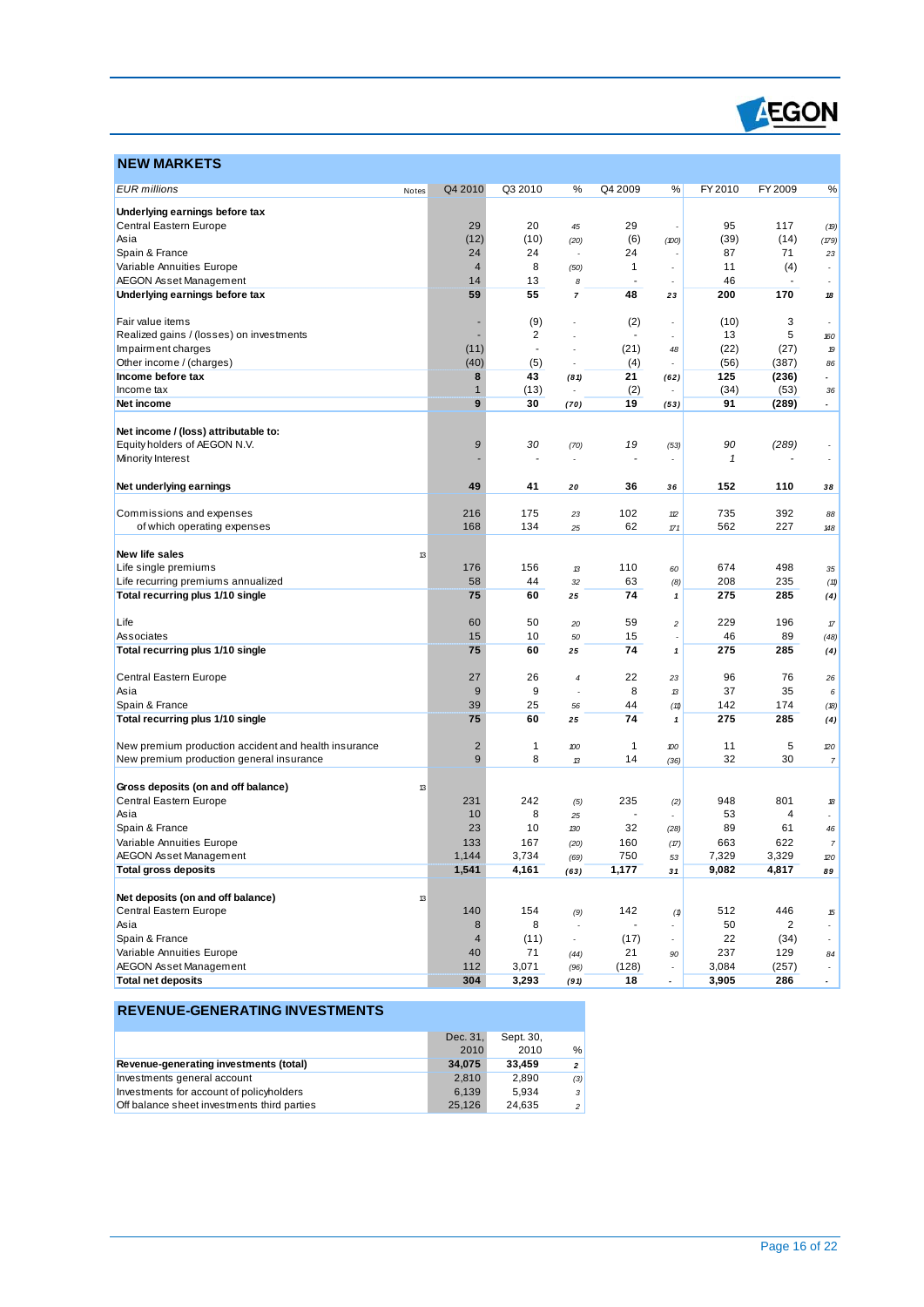

# NEW MARKETS

 $\overline{a}$ 

- o **Underlying earnings before tax up 23% to EUR 59 million**
- o **Net income down to EUR 9 million, driven by charges related to new pension legislation in Hungary**
- o **New life sales stable at EUR 75 million**

## **Underlying earnings before tax**

- Earnings from Central & Eastern Europe remained level at EUR 29 million as lower investment income and pension earnings in Hungary were offset by cost efficiencies and scale benefits across the region.
- AEGON's operations in Asia recorded a loss of EUR 12 million driven by continued investments in China, India and Japan.
- Earnings from Spain and France remained stable compared with the fourth quarter 2009 at EUR 24 million.
- Earnings from Variable Annuities Europe increased to EUR 4 million driven by higher equity markets, growth of the business and cost efficiencies.
- AEGON Asset Management reported earnings of EUR 14 million for the quarter.

As part of the new pension legislation in Hungary, mandatory pension fund assets have been taken over by the Hungarian State during the first quarter 2011. In addition, asset management and administration fees have been reduced. In Poland, the government announced plans to reduce contributions to private pension funds. AEGON expects these measures to have a combined negative impact on underlying earnings of approximately EUR 25 million for the full year 2011.

# **Net income**

Net income from New Markets declined to EUR 9 million during the quarter as higher underlying earnings and lower impairments were offset by charges as a result of unfavorable pension legislation changes in Hungary. These changes resulted in a write-down of intangibles of EUR 18 million and a charge of EUR 5 million related to the restructuring of AEGON's Hungarian pension operations, to redirect its resources to other lines of business. In addition, net income included a EUR 5 million charge related to the Hungarian bank tax. The consolidation of AEGON's asset management operations currently based in Louisville with other US locations, led to a EUR 12 million restructuring charge.

#### **Operating expenses**

Operating expenses increased to EUR 168 million in the fourth quarter, as a result of the inclusion of AEGON Asset Management in New Markets. Compared to the third quarter of this year, operating expenses were up 25%, mainly due to restructuring charges.

## **Sales and deposits**

- In Central & Eastern Europe, new life sales increased 23% to EUR 27 million, compared with the fourth quarter 2009. This was the result of continued strong single premium production through the bank channel in Poland and growing sales via the tied network in Hungary.
- In Asia, new life sales increased 13% to EUR 9 million as a result of growth in China and India.
- New life sales in Spain and France declined 11% to EUR 39 million, mainly a result of lower recurring premium production in AEGON's joint venture with Caixa Terrassa.

New premium production from AEGON's general insurance and accident & health businesses amounted to EUR 11 million as higher household insurance sales were offset by lower motor insurance production due to increased competition.

Gross deposits from New Markets increased 31% to EUR 1.5 billion, primarily driven by higher asset management deposits.

#### **Value of new business**

 remained high at 36%. Value of new business in New Markets decreased to EUR 25 million as higher production was offset by lower profit margins. The internal rate of return

### **Revenue-generating investments**

Revenue-generating investments rose 2% compared with the third quarter of 2010 to EUR 34 billion driven by continued net deposits and stronger equity markets.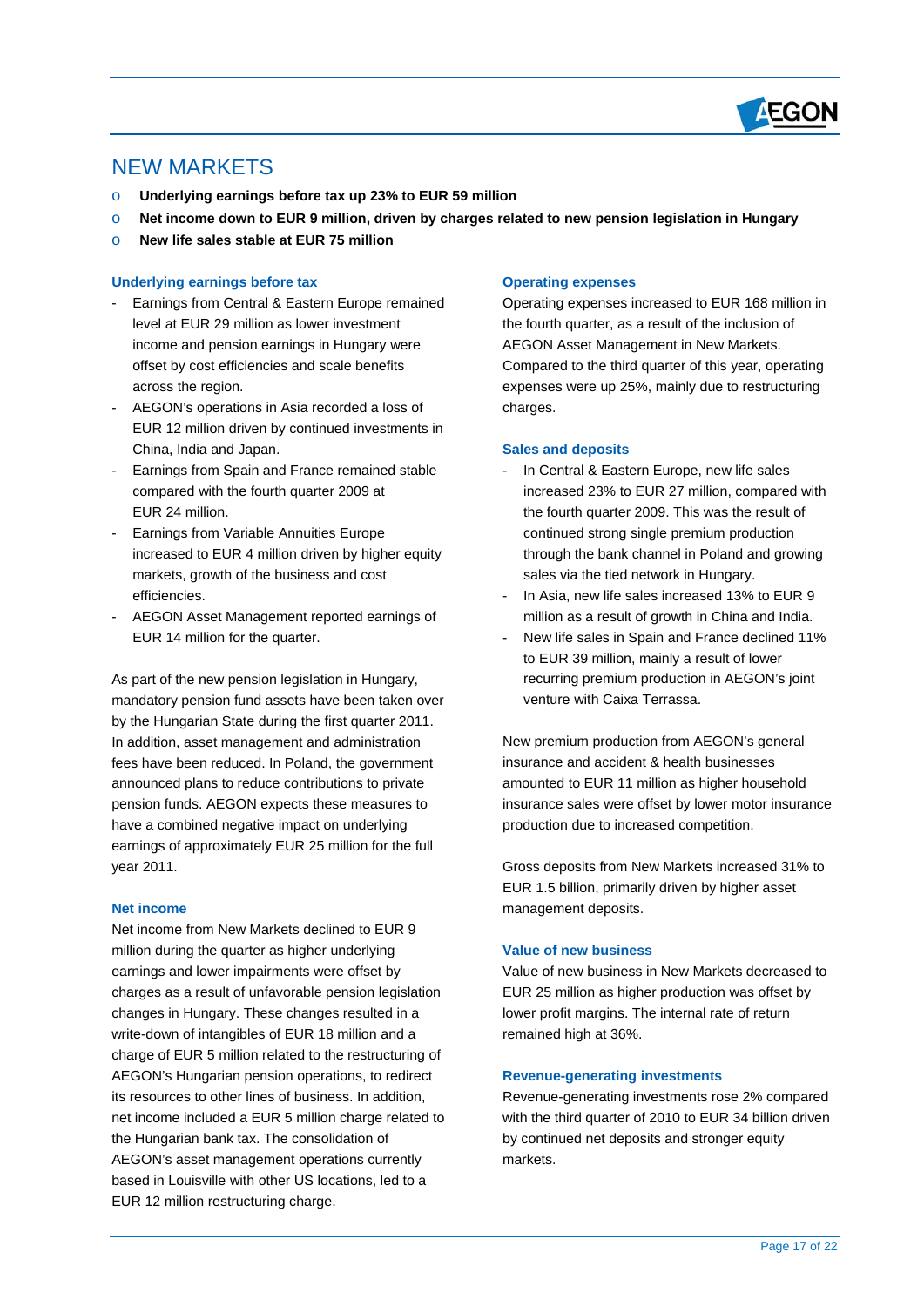

| FINANCIAL OVERVIEW, 2010 FULL YEAR GEOGRAPHICALLY  |          |                           |                          |                              |                                                   |              |
|----------------------------------------------------|----------|---------------------------|--------------------------|------------------------------|---------------------------------------------------|--------------|
| <b>EUR millions</b>                                | Americas | <b>The</b><br>Netherlands | <b>United</b><br>Kingdom | <b>New</b><br><b>Markets</b> | Holding,<br>other<br>activities &<br>eliminations | <b>Total</b> |
|                                                    |          |                           |                          |                              |                                                   |              |
| Underlying earnings before tax by line of business |          |                           |                          |                              |                                                   |              |
| Life                                               | 715      | 186                       | 71                       | 76                           | $\overline{\phantom{a}}$                          | 1,048        |
| Individual savings and retirement products         | 508      |                           |                          | (8)                          | $\overline{a}$                                    | 500          |
| Pensions                                           | 291      | 153                       | $\overline{7}$           | 18                           |                                                   | 469          |
| Life reinsurance                                   | 79       |                           |                          |                              |                                                   | 79           |
| Non-life                                           |          | 33                        |                          | 20                           |                                                   | 53           |
| <b>Distribution</b>                                |          | 16                        | (6)                      |                              |                                                   | 10           |
| Asset Management                                   |          |                           |                          | 46                           |                                                   | 46           |
| Other                                              |          |                           |                          |                              | (283)                                             | (283)        |
| Associates                                         | 5        | (3)                       |                          | 48                           |                                                   | 50           |
| Underlying earnings before tax                     | 1,598    | 385                       | 72                       | 200                          | (283)                                             | 1,972        |
| Fair value items                                   | (24)     | 361                       | (9)                      | (10)                         | (97)                                              | 221          |
| Realized gains / (losses) on investments           | 380      | 155                       | 14                       | 13                           | 96                                                | 658          |
| Impairment charges                                 | (383)    | (11)                      | (36)                     | (22)                         |                                                   | (452)        |
| Other income / (charges)                           | (306)    | 38                        | 48                       | (56)                         | (33)                                              | (309)        |
| Run-off businesses                                 | (165)    |                           | $\overline{\phantom{a}}$ |                              |                                                   | (165)        |
| Income before tax                                  | 1,100    | 928                       | 89                       | 125                          | (317)                                             | 1,925        |
| Income tax                                         | 31       | (217)                     | (5)                      | (34)                         | 60                                                | (165)        |
| Net income                                         | 1,131    | 711                       | 84                       | 91                           | (257)                                             | 1,760        |
| Net underlying earnings                            | 1.211    | 292                       | 120                      | 152                          | (222)                                             | 1.553        |

 $\overline{a}$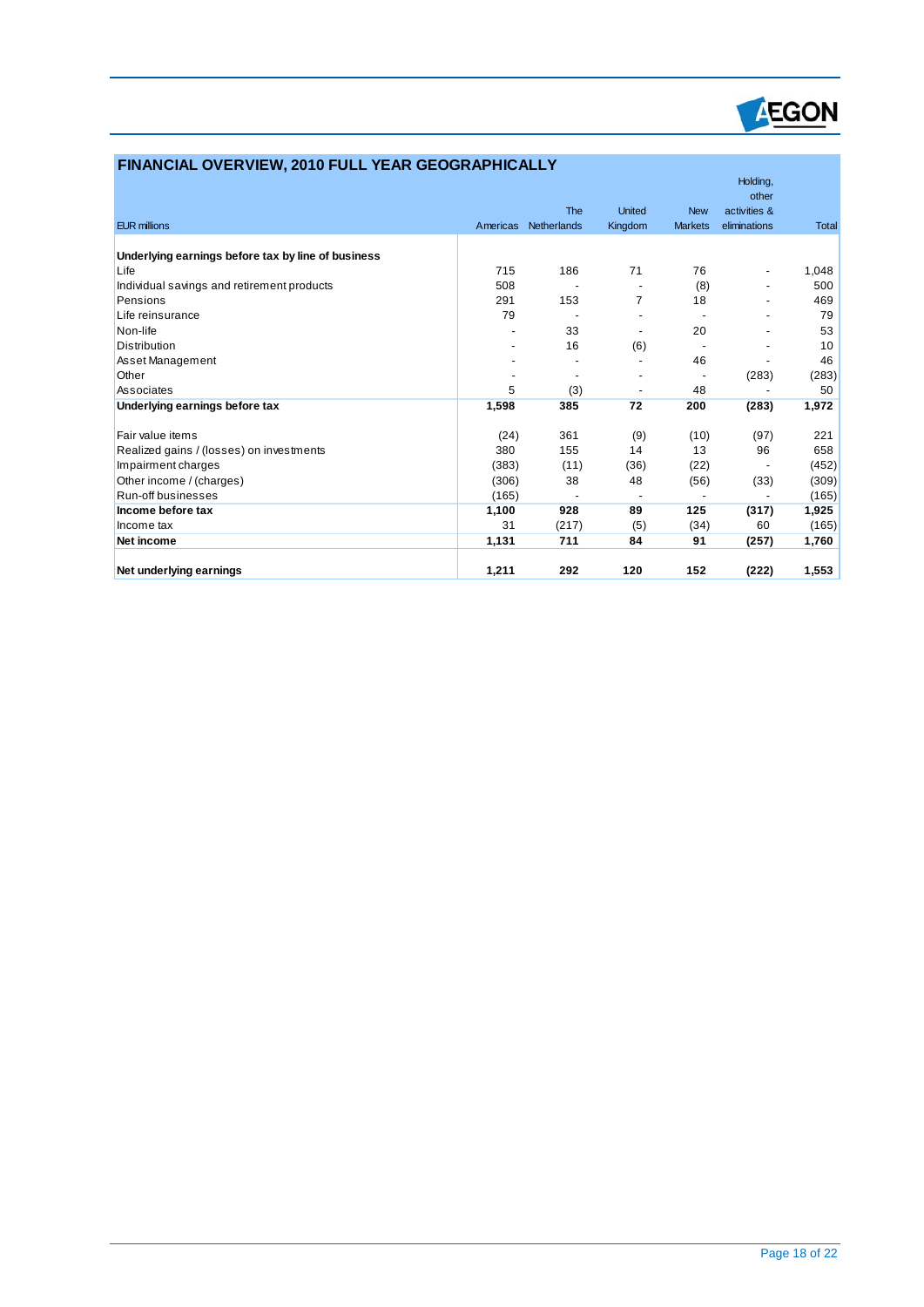

# APPENDIX II

 $\overline{a}$ 

| <b>VALUE OF NEW BUSINESS AND IRR</b> |            |            |      |            |      |            |            |      |
|--------------------------------------|------------|------------|------|------------|------|------------|------------|------|
|                                      | <b>VNB</b> | <b>VNB</b> |      | <b>VNB</b> |      | <b>VNB</b> | <b>VNB</b> |      |
| EUR millions, after tax              | Q4 2010    | Q3 2010    | %    | Q4 2009    | $\%$ | FY 2010    | FY 2009    | %    |
|                                      |            |            |      |            |      |            |            |      |
| Americas                             | 65         | 51         | 27   | 85         | (24) | 230        | 293        | (22) |
| The Netherlands                      | 42         | 23         | 83   | 66         | (36) | 144        | 184        | (22) |
| <b>United Kingdom</b>                |            | 19         | (53) | 35         | (74) | 65         | 170        | (62) |
| <b>New Markets</b>                   | 25         | 27         | (7)  | 30         | (17) | 116        | 120        | (3)  |
| Total                                | 141        | 120        | 18   | 216        | (35) | 555        | 767        | (28) |

|                         | IRR %   | IRR%    | IRR%    |
|-------------------------|---------|---------|---------|
| EUR millions, after tax | Q4 2010 | Q3 2010 | Q4 2009 |
|                         |         |         |         |
| Americas                | 13.9    | 12.1    | 14.7    |
| The Netherlands         | 10.9    | 16.2    | 14.9    |
| <b>United Kingdom</b>   | 10.1    | 11.4    | 13.5    |
| <b>New Markets</b>      | 36.3    | 34.1    | 36.2    |
| Total                   | 16.8    | 17.8    | 17.6    |

# **MODELED NEW BUSINESS, APE AND DEPOSITS**

|                              |         |         | <b>Premium business</b> |         | <b>Premium business</b> |         |            |                |
|------------------------------|---------|---------|-------------------------|---------|-------------------------|---------|------------|----------------|
|                              |         |         | <b>APE</b>              |         |                         |         | <b>APE</b> |                |
| Notes<br><b>EUR</b> millions | Q4 2010 | Q3 2010 | %                       | Q4 2009 | %                       | FY 2010 | FY 2009    | %              |
| 10                           |         |         |                         |         |                         |         |            |                |
| Americas                     | 297     | 275     | 8                       | 235     | 26                      | 1.084   | 997        | 9              |
| The Netherlands              | 188     | 38      |                         | 120     | 57                      | 377     | 328        | 15             |
| United Kingdom               | 225     | 254     | (11)                    | 250     | (10)                    | 1,047   | 1,070      | (2)            |
| <b>New Markets</b>           | 99      | 80      | 24                      | 79      | 25                      | 356     | 357        | . .            |
| Total                        | 809     | 647     | 25                      | 684     | 18                      | 2,864   | 2.753      | $\overline{4}$ |

|                              |         |         | <b>Deposit business</b><br><b>Deposits</b> |         |                          |         | <b>Deposit business</b><br><b>Deposits</b> |      |
|------------------------------|---------|---------|--------------------------------------------|---------|--------------------------|---------|--------------------------------------------|------|
| Notes<br><b>EUR</b> millions | Q4 2010 | Q3 2010 | %                                          | Q4 2009 | %                        | FY 2010 | FY 2009                                    | %    |
| 10                           |         |         |                                            |         |                          |         |                                            |      |
| Americas                     | 1,410   | 4,131   | (66)                                       | 3,022   | (53)                     | 13,792  | 17,753                                     | (22) |
| <b>United Kingdom</b>        | 24      | 16      | 50                                         |         | $\overline{\phantom{a}}$ | 91      | ۰                                          |      |
| <b>New Markets</b>           | 219     | 231     | (5)                                        | 108     | 103                      | 1.060   | 525                                        | 102  |
| Total                        | 1,653   | 4,378   | (62)                                       | 3,130   | (47)                     | 14,943  | 18.278                                     | (18) |

| <b>VNB/PVNBP SUMMARY</b>            |            |                         |              |            |            |                         |              |            |
|-------------------------------------|------------|-------------------------|--------------|------------|------------|-------------------------|--------------|------------|
|                                     |            | <b>Premium business</b> |              |            |            | <b>Premium business</b> |              |            |
|                                     | <b>VNB</b> | <b>PVNBP</b>            | VNB/         | VNB/       | <b>VNB</b> | <b>PVNBP</b>            | VNB/         | VNB/       |
|                                     |            |                         | <b>PVNBP</b> | <b>APE</b> |            |                         | <b>PVNBP</b> | <b>APE</b> |
| <b>Notes</b><br><b>EUR</b> millions | Q4 2010    |                         | %            | %          | FY 2010    |                         | %            | %          |
| 11                                  |            |                         |              |            |            |                         |              |            |
| Americas                            | 44         | 1.187                   | 3.7          | 14.7       | 139        | 4.648                   | 3.0          | 12.8       |
| The Netherlands                     | 42         | 1.113                   | 3.8          | 22.3       | 144        | 2.491                   | 5.8          | 38.3       |
| United Kingdom                      | 9          | 1.379                   | 0.6          | 3.9        | 65         | 6,829                   | 1.0          | 6.2        |
| <b>New Markets</b>                  | 24         | 705                     | 3.4          | 23.8       | 92         | 2.721                   | 3.4          | 25.8       |
| Total                               | 118        | 4.384                   | 2.7          | 14.6       | 440        | 16,689                  | 2.6          | 15.4       |

|                              |                | <b>Deposit business</b> |                        |                         |            | <b>Deposit business</b> |                          |                         |  |
|------------------------------|----------------|-------------------------|------------------------|-------------------------|------------|-------------------------|--------------------------|-------------------------|--|
|                              | <b>VNB</b>     | <b>PVNBP</b>            | $W$ B/<br><b>PVNBP</b> | VNB/<br><b>Deposits</b> | <b>VNB</b> | <b>PVNBP</b>            | VNB/<br><b>PVNBP</b>     | VNB/<br><b>Deposits</b> |  |
| Notes<br><b>EUR</b> millions |                | Q4 2010                 | $\%$                   | $\frac{9}{6}$           | FY 2010    |                         | %                        | %                       |  |
|                              | 11             |                         |                        |                         |            |                         |                          |                         |  |
| Americas                     | 22             | 4.049                   | 0.5                    | 1.5                     | 91         | 21.040                  | 0.4                      | 0.7                     |  |
| <b>United Kingdom</b>        |                | 24<br>-                 | 0.7                    | 0.7                     |            | 91                      | $\overline{\phantom{a}}$ |                         |  |
| New Markets                  | $\overline{2}$ | 313                     | 0.5                    | 0.7                     | 24         | 1.678                   | 1.4                      | 2.3                     |  |
| Total                        | 23             | 4,386                   | 0.5                    | 1.4                     | 115        | 22,809                  | 0.5                      | 0.8                     |  |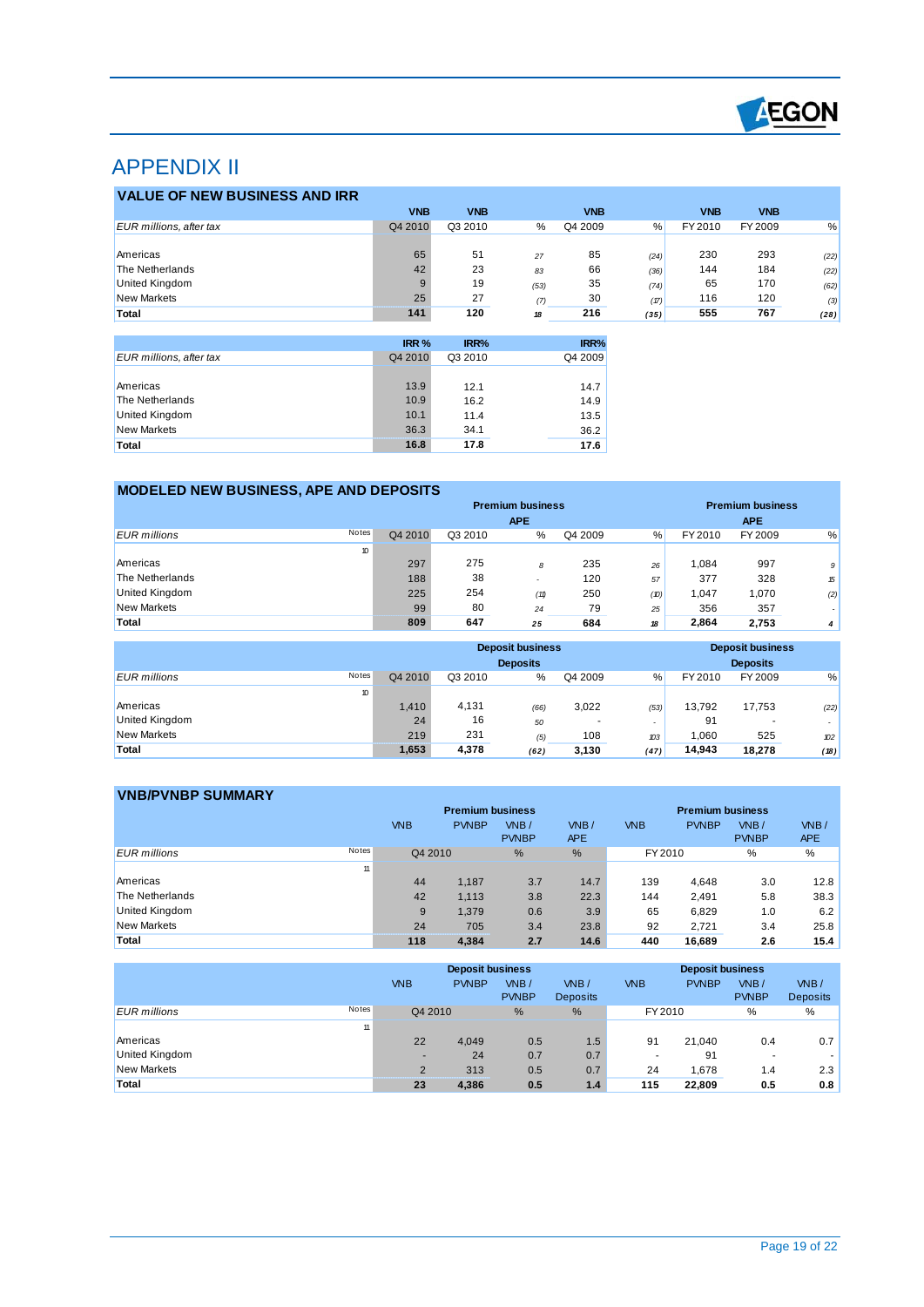#### **Notes:**

1)

For segment reporting purposes underlying earnings before tax, net underlying earnings, commissions and expenses, operating expenses, income tax including associated companies, income before tax including associated companies and value of new business (VNB) are calculated by consolidating on a proportionate basis the revenues and expenses of certain of our associated companies in Spain, India, Brazil and Mexico. We believe that our non-IFRS measures provide meaningful information about the underlying operating results of our business including insight into the financial measures that our senior management uses in managing our business. Among other things our senior management is compensated based in part on AEGON's results against targets using the non-IFRS measures presented here. While other insurers in our peer group present substantially similar non-IFRS measures, the non-IFRS measures presented in this document may nevertheless differ from the non-IFRS measures presented by other insurers. There is no standardized meaning to these measures under IFRS or any other recognized set of accounting standards and readers are cautioned to consider carefully the different ways in which we and our peers present similar information before comparing them.

AEGON believes the non-IFRS measures shown herein, when read together with our reported IFRS financial statements, provide meaningful supplemental information for the investing public to evaluate AEGON's business after eliminating the impact of current IFRS accounting policies for financial instruments and insurance contracts, which embed a number of accounting policy alternatives that companies may select in presenting their results (i.e. companies can use different local GAAPs) and that can make the comparability from period to period difficult. For a definition of underlying earnings and the reconciliation from underlying earnings before tax to income before tax we refer to Note 3 "Segment information" of our Condensed consolidated interim financial statements.

- 2) Net income refers to net income attributable to equity holders of AEGON N.V. and minority interest.
- 3) New life sales is defined as new recurring premiums + 1/10 of single premiums.
- 4) Deposits on and off balance sheet. Run-off businesses includes results of business units where management has decided to exit the market and to run-off the existing block of business.
- 5) The present value of future distributable earnings on the block of business sold in the reporting period. Value of new business is calculated using beginning of year economic assumptions and assumptions outside of management control, and beginning of quarter operating assumptions.
- 6) Return on equity is calculated by dividing the net underlying earnings after cost of leverage by the average shareholders' equity excluding the preferred shares and the revaluation reserve.
- 7) Capital securities that are denominated in foreign currencies are, for purposes of calculating the capital base ratio, revalued to the period-end exchange rate. All ratios exclude AEGON's revaluation reserve.
- 8) Included in other income/(charges) are charges made to policyholders with respect to income tax in the United Kingdom.
- 9) Includes production on investment contracts without a discretionary participation feature of which the proceeds are not recognized as revenues but are directly added to our investment contract liabilities.
- 10)  $APE = recurring premium + 1/10 single premium$ .
- 11) PVNBP: Present Value New Business Premium.
- 12) Reconciliation of operating expenses, used for segment reporting, to our IFRS based operating expenses.  $EV$  2010

|                                               | 27201 | <u>. . zuw</u> |
|-----------------------------------------------|-------|----------------|
|                                               |       |                |
| Employee expenses                             | 538   | 2.151          |
| Administrative expenses                       | 355   | 1.182          |
| <b>Operating expenses for IFRS reporting</b>  | 893   | 3,333          |
| Operating expenses related to associates      | 16    | 64             |
| <b>Operating expenses in earnings release</b> | 909   | 3.397          |

<sup>13)</sup> New life sales, gross deposits and net deposits data include results of our associated companies in Spain, India, Brazil and Mexico which are consolidated on a proportionate basis.

 $14)$  Operational free cash flow reflect the sum of the return on free surplus, earnings on in-force business, release on required surplus on in-force business reduced by new business first year strain and required surplus on new business. Refer to our Embedded Value 2009 report for further details.

a)

The calculation of the IGD (Insurance Group Directive) capital surplus and ratio are based on Solvency I capital requirements on IFRS for entities within the EU (Pillar 1 for AEGON UK), and local regulatory solvency measurements for non-EU entities.

Specifically, required capital for the life insurance companies in the US is calculated as two times the upper end of the Company Action Level range (200%) as applied by the National Association of Insurance Commissioners in the US. The calculation of the IGD ratio excludes the available and required capital of the UK With-Profit funds. In the UK solvency surplus calculation the local regulator only allows the available capital number of the With-Profit funds included in overall local available capital to be equal to the amount of With-Profit funds' required capital.

b) The results in this release are unaudited.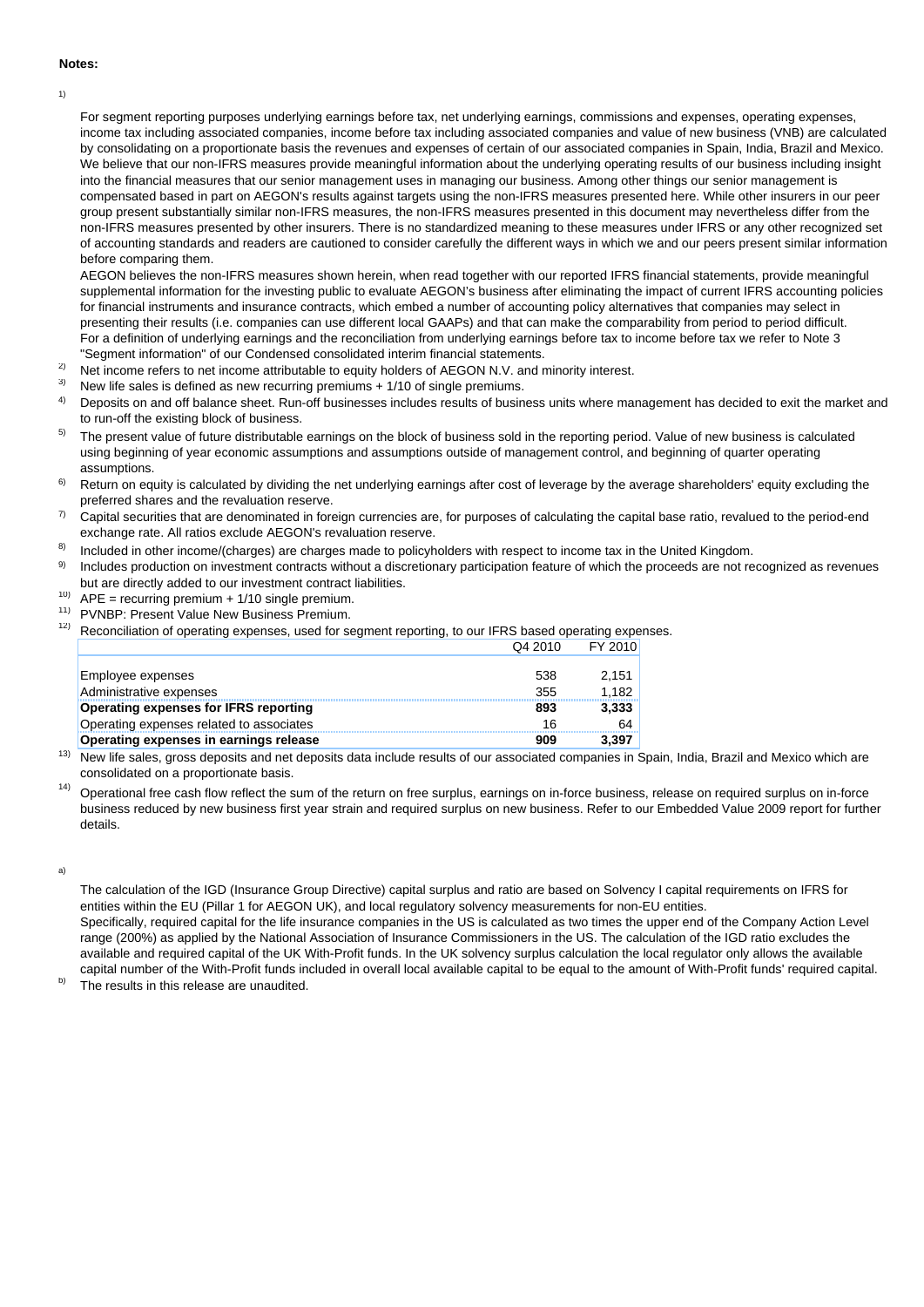

# ADDITIONAL INFORMATION

# **The Hague, February 24, 2011**

8:00 am CET: Audio webcast on [www.aegon.com](http://www.aegon.com/) **Press conference call** 

**Analyst & investor presentation / conference call**  9:00 am CET: Audio webcast on www.aegon.com

# **Call-in numbers**

 $\overline{a}$ 

USA: +1 480 629 9725 UK: + 44 207 153 2027 NL: +31 45 631 6901

# **Record date AGM**

The record date for attending and voting at the Annual General Meeting of Shareholders of AEGON N.V. is April 14, 2011. The agenda will be available on AEGON's website from March 31, 2011.

#### **Supplements**

AEGON's Q4 2010 Financial Supplement and Condensed Consolidated Interim Financial Statements are available on [www.aegon.com](http://www.aegon.com/).

| <b>About AEGON</b><br>As an international life insurance, pension and asset management company based in<br>The Hague, AEGON has businesses in over twenty markets in the Americas,<br>Europe and Asia. AEGON companies employ approximately 27,500 people<br>and have some 40 million customers across the globe. | <b>Contact information</b><br><b>Media relations: Greg Tucker</b><br>+31(0)70 344 8956<br>gcc-ir@aegon.com |                                             |                                                                                                                                                     |
|-------------------------------------------------------------------------------------------------------------------------------------------------------------------------------------------------------------------------------------------------------------------------------------------------------------------|------------------------------------------------------------------------------------------------------------|---------------------------------------------|-----------------------------------------------------------------------------------------------------------------------------------------------------|
| <b>Key figures - EUR</b><br>Underlying earnings before tax<br>New life sales<br>Gross deposits (excl. run-off)<br>Revenue generating investments                                                                                                                                                                  | Full year 2010<br>2.0 billion<br>2.2 billion<br>33 billion                                                 | Full year 2009<br>1.2 billion<br>28 billion | <b>Investor relations: Gerbrand Nijman</b><br>+31 (0) 70 344 8305<br>877 548 9668 - toll free USA only<br>2.1 billion ir@aegon.com<br>www.aegon.com |
| (end of period)                                                                                                                                                                                                                                                                                                   | 413 billion                                                                                                | 363 billion                                 |                                                                                                                                                     |